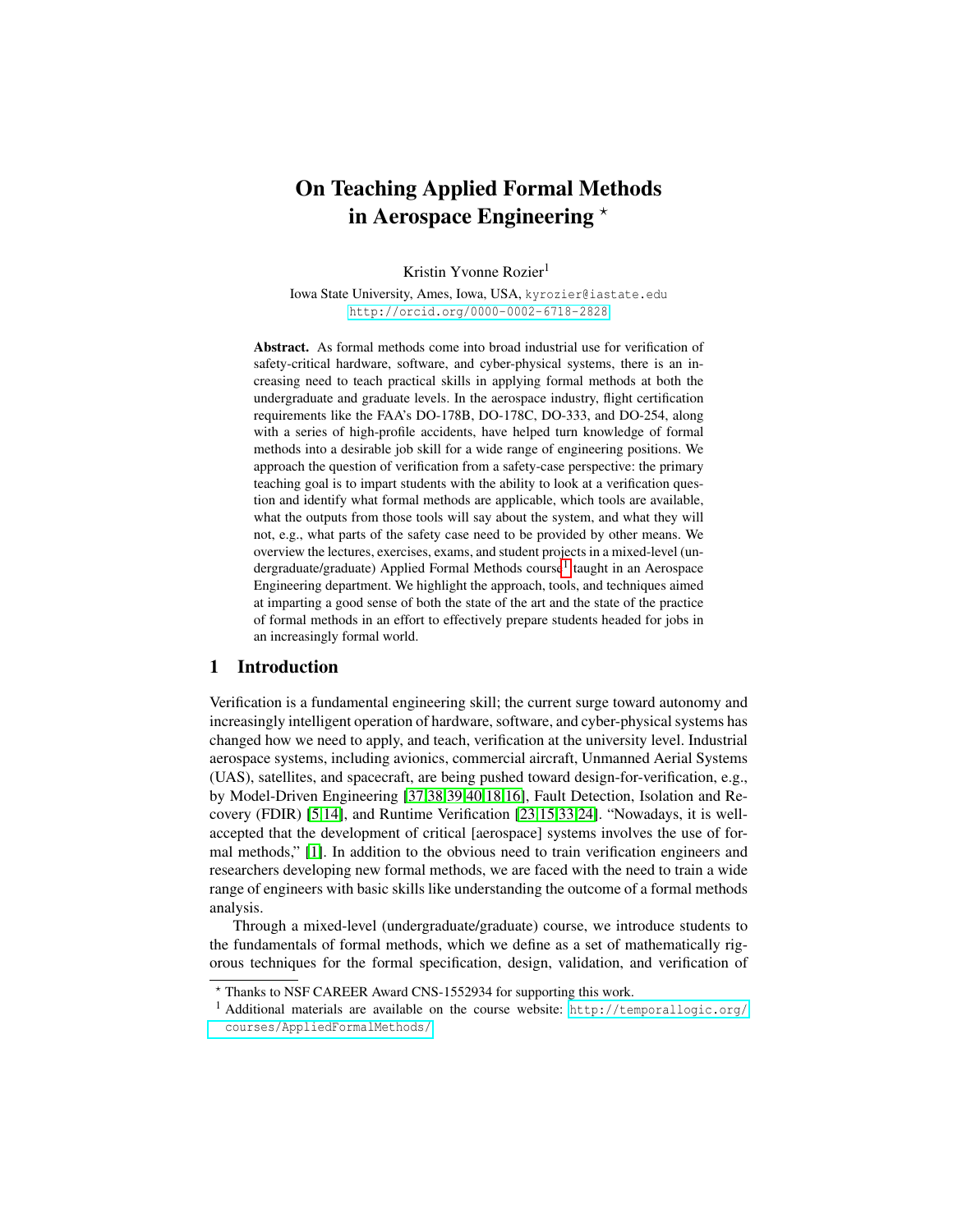safety-critical systems, of which aircraft and spacecraft are the prime example. The course explores the tools, techniques, and applications of formal methods with an emphasis on real-world use-cases such as enabling autonomous operation. Students build experience in writing mathematically analyzable specifications from English operational concepts for real systems, such as aircraft and spacecraft. Together, the class examines the latest research to gain an understanding of the current state of the art, including the capabilities and limitations of formal methods in the design, verification, and system health management of today's complex systems. Students leave with a better understanding of real-world system specification, design, validation, and verification, including why the FAA specifically calls out formal methods in certification requirements such as DO-178B [\[21\]](#page-16-6), DO-178C [\[20\]](#page-16-7), DO-333 [\[19\]](#page-16-8), and DO-254 [\[22\]](#page-16-9).[2](#page-1-0)

This course is intended to be a fun, interactive introduction to applying formal analysis in the context of real-world systems. We emphasize hands-on learning, through the use of software tools in homeworks and projects. Students learn the real tools used at NASA, Boeing, Collins Aerospace, Honeywell, Airbus, the Air Force, and others. Students from all areas of aerospace engineering, electrical and computer engineering, computer science, and other engineering disciplines, are encouraged to enroll. The course is cross-listed at the senior undergraduate/entry graduate levels and cross-listed in the Aerospace Engineering (AERE) and Computer Science (COMS) departments at Iowa State University and advertised in the Electrical and Computer Engineering and Mathematics departments; students from Industrial Engineering and Mechanical Engineering have also enrolled in this elective. Aiming for broad appeal, all concepts in the class are motivated chiefly through aerospace engineering applications; this shows direct applications to those students in the Aerospace Engineering Department and provides interesting use-cases for other majors. Example applications in homeworks include many different aspects of automated air traffic management and designing for autonomous operations of UAS.

Applied Formal Methods takes a *safety case* perspective [\[10](#page-16-10)[,32](#page-17-5)[,2](#page-15-2)[,7](#page-15-3)[,16\]](#page-16-1); in Aerospace Engineering, a safety case enables flight certification by providing an explicit statement of safety claims, a body of evidence concerning the system, and an argument, based on the evidence, that the system satisfies its claims [\[31\]](#page-17-6). The major learning objective is for students to be able to read and understand, contribute to, and design an engineering system for being flight certified by a safety case, as this capability is now a general engineering skill. Students have the opportunity to construct a safety case as a half-semester final project for the course.

*Learning Outcomes.* Our central focus is to enable students to look at a problem, identify what we can verify, what information is needed to perform that analysis, how to validate the verification setup, and how to place the results in the field, e.g., by identifying what is now known, to what extent, and what is not known. Students learn to read research papers in formal methods, identify the current state of the practice, critically

<span id="page-1-0"></span><sup>&</sup>lt;sup>2</sup> Note that the railway industry has comparable standards CENELEC EN 50126 [\[8\]](#page-15-4), EN 50128 [\[9\]](#page-15-5), and EN 50129 [\[11\]](#page-16-11); these govern applications of formal methods in industrial rail systems, such as the success in verifying Paris' fully automatic, driverless Métro Line 14 (aka Météor-Metro est-ouest rapide) [\[3\]](#page-15-6). The course highlights railway, motor vehicle, medical, and other applications of industrial formal verification.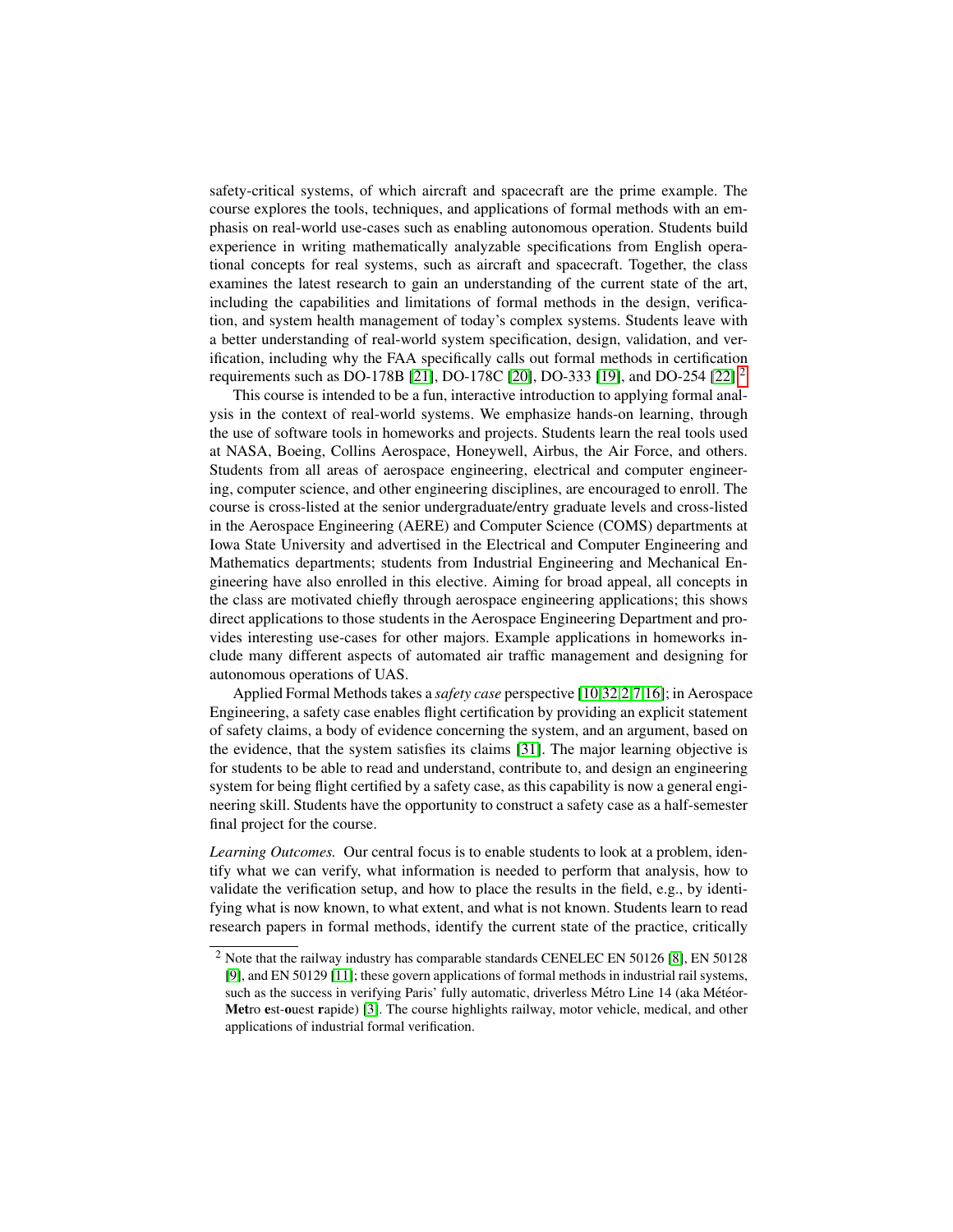analyze current capabilities and limitations of the available tools and techniques, and effectively identify the inputs and outputs to verification, including what they really mean with respect to industrial safety standards. We specifically emphasize learning techniques for specification debugging and validation of mathematical models of systems. By the end of the course, students can identify what we can verify, and how; what can't we verify and why not; and what do we not have enough information to verify (and what additional information would we need). To construct an effective safety case, students must be able to recognize incomplete verification problems, identify ways to complete them, and identify assumptions and risks to validation.

*Specific Learner Objectives.* Through hands-on experience with formal methods tools and techniques, classroom discussions, homeworks, and projects students have the opportunity to learn to:

- Specify system requirements formally in Linear Temporal Logic (LTL) and Computational Tree Logic (CTL).
- Specify systems as formal models, i.e., models in a formal semantics.
- Apply model checking to system models and LTL specifications to determine if the models satisfy the specifications.
- Use tools popular in industrial verification labs, including explicit and symbolic model checkers, and theorem provers.
- Evaluate real-world systems to determine appropriate formal methods to use in their analysis.
- Evaluate system requirements, including determining if they are safety or liveness, and performing basic specification debugging.
- Analyze and draw conclusions about real-world systems regarding formal properties, understanding their significance and the inherent assumptions and limitations.
- Explain the principles underlying formal methods for different types of system analysis (e.g. design time versus runtime), the capabilities, and the limitations.
- Develop an understanding of the current state of the art and how to find formal methods tools for real-world use cases.

*Prerequisites.* The course requires the mathematical maturity and experience with proof structures covered in *Calculus II* (ISU MATH 166). Due to the cross-listing, the prerequisite is a disjuction of the Aerospace Engineering course *Computational Techniques for Aerospace Design* (ISU AERE 361) or the Computer Science *Algorithms* course (ISU COMS 311); both have MATH 166 as a prerequisite. Students should be familiar with first-order logic quantifiers and inductive proof techniques in order to understand Theorem Proving; professor permission enables registration for students who learned these skills in another 300-level course, e.g., from other engineering majors.

*Organization.* The remainder of this paper is organized as follows. Section [2](#page-3-0) overviews the high-level approach to teaching Applied Formal Methods, including course assignments and examinations, highlights from the syllabus, and a general course schedule. We specifically pull out the tools and techniques covered in class in Section [3.](#page-5-0) Further details about the student research presentations and half-semester projects, including group projects, appear in Sections [4](#page-7-0) and [5](#page-9-0) respectively. Section [6](#page-13-0) concludes with an outlook toward continuous improvement of the course.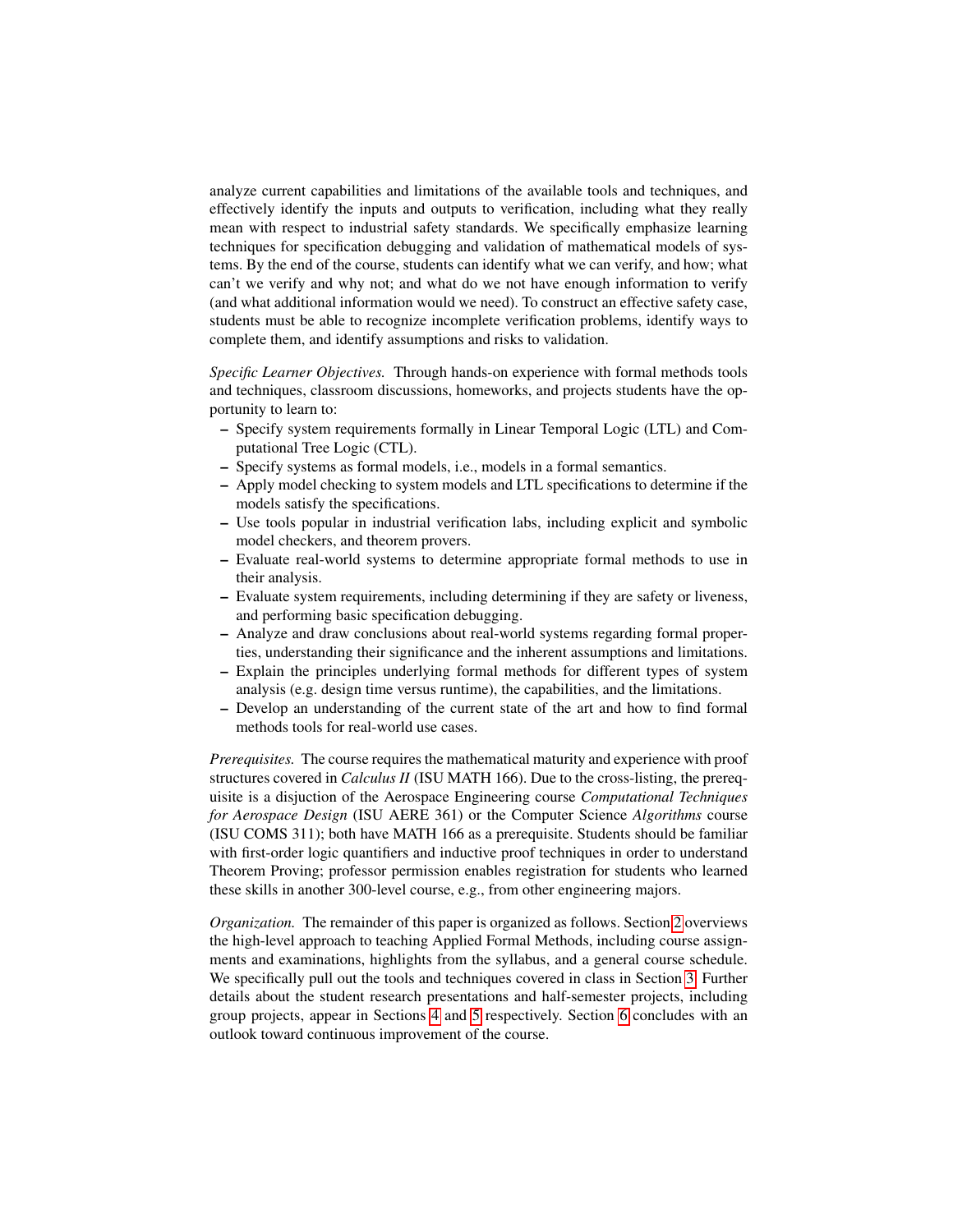### <span id="page-3-0"></span>2 Approach

The first half  $(55 - 60\%)$  of the course is a survey of the formal methods using modern tools, exemplified by case studies on industrial applications of formal verification. Class sessions are largely interactive and include discussions of the readings, guest speakers from industry, small group activities, and lecture. Students are encouraged to participate ac-

| <b>Grade Component</b>             | <b>Weight</b> |
|------------------------------------|---------------|
| Homeworks and Projects             | 30%           |
| Midterm                            | 25%           |
| <b>Research Paper Presentation</b> | 15%           |
| Evaluation of Other Presentations  | 5%            |
| Final Project                      | 25%           |

<span id="page-3-1"></span>Fig. 1: The weight assigned to each component: grades are assigned based on performance on homeworks, projects, presentations, a midterm exams, and a final project.

tively in class sessions. Lectures commence with "Formal Methods Explained: what are formal methods, why do we need formal methods, and why don't we formally verify everything?" The course proceeds to briefly review propositional logic and proofs. Class sessions cover in detail temporal logics, strategies for formal specification, specification debugging [\[27,](#page-17-7)[28\]](#page-17-8), system modeling, explicit model checking [\[29\]](#page-17-9), theorem proving [\[6\]](#page-15-7), and symbolic model checking based on [\[25\]](#page-17-10). These are the topics covered by the midterm examination, given during normal class hours, covering the material from readings and homeworks from the first half of the course. The second half of the course requires only two assignments: an in-class presentation of a research paper of the student's choosing, and a final project spanning the second half of the course, which serves in place of a final exam. All students are required to present the results of their final project mid-term and final results to the class and turn in a report including all artifacts required for reproducibility of their results at the end of the semester during the final exam period. Figure [1](#page-3-1) summarizes the course assignments.

Other formal methods are discussed in class, included in in-class activities, demos or videos, and readings. Classes trace the relationships shown in Figure [2.](#page-3-2)

*Homeworks and Projects.* All homeworks are distributed and collected via github classroom. Homeworks are required to be typed and formatted in LATEX; some require submitting input files, e.g., for Spin, NUXMV, or PVS, solving the verification exercises. Students may talk about the problems with fellow students and the professor, but must submit individually-drafted writeups. We occasionally discuss and work through parts of homework problems or variations thereof in class. When discussing with fellow students they must

<span id="page-3-2"></span>

Fig. 2: The tree of Formal Methods, as presented in lectures; solid lines represent direct variations whereas dashed lines represent related derivations.

strictly follow the "empty hands policy:" one cannot leave a discussion meeting with any record of the discussion (hard copy or electronic). All scratch paper must be torn and thrown away and all boards erased. Homeworks are encouraged to include BIBTFX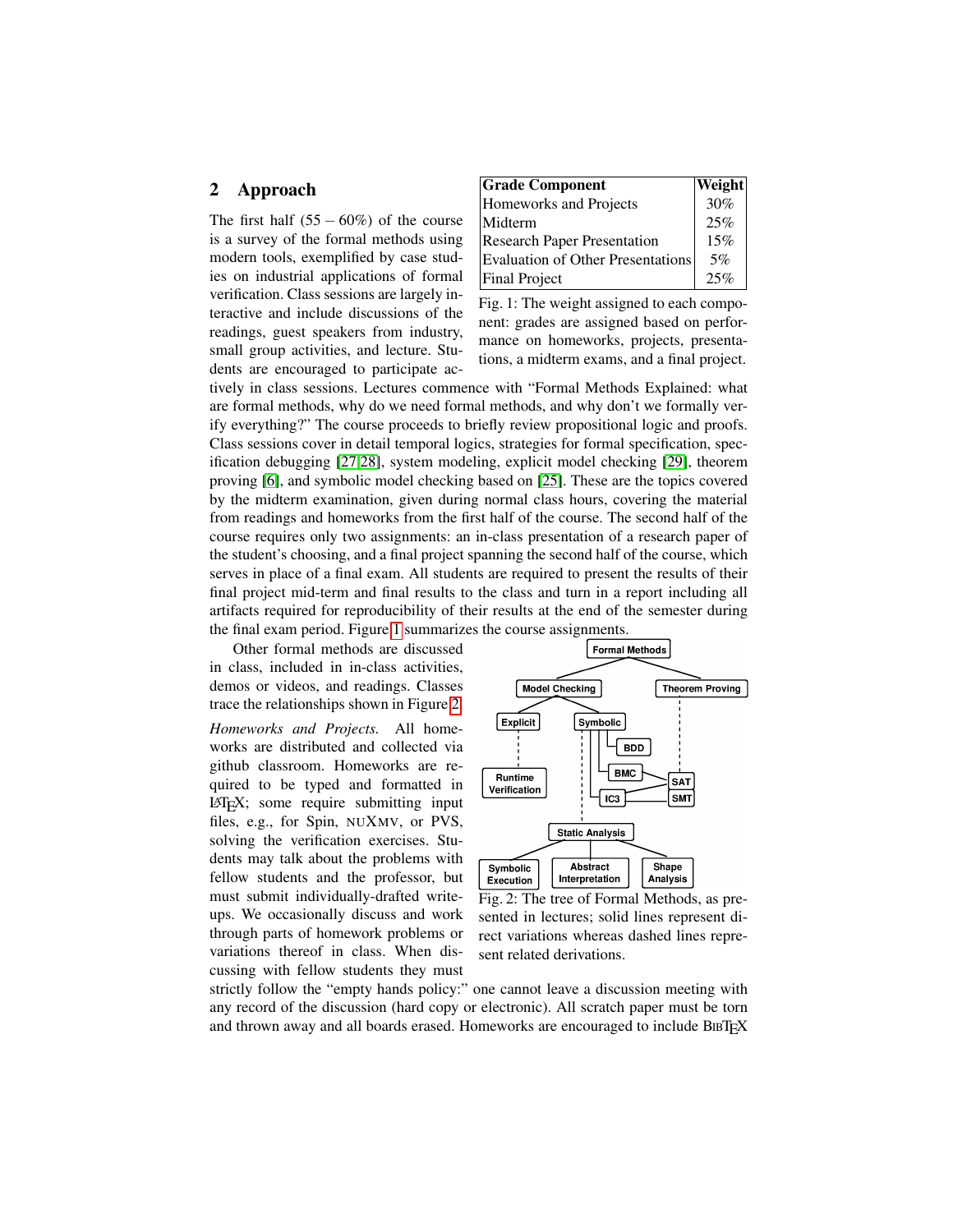references sections, including credit to collaborators and outside sources consulted. Students are encouraged to consult research papers, books, or other published materials in accordance with the University Honor Code (which prohibits searching for answers online, posting questions to internet forums, or discussing any assignments with others on the internet). All solutions should be written in each student's own words, even if the solutions exist in a publication referenced in the homework bibliography. While we adjust the course schedule every semester, depending on the students' backgrounds and the availability of guest speakers, a common schedule for the 16-week semester appears in Table [2.](#page-4-0)[3](#page-4-1)

<span id="page-4-0"></span>

| Week:                                                                                                     |                                                                                      | $\mathfrak{D}$                                                                              | 3 | 4 | 5 | 6 | 7 | 8 | 9 | 10 | 11 | 12 | 13 | 14 | 15 | 16 | 17 |
|-----------------------------------------------------------------------------------------------------------|--------------------------------------------------------------------------------------|---------------------------------------------------------------------------------------------|---|---|---|---|---|---|---|----|----|----|----|----|----|----|----|
| $0:$ git                                                                                                  |                                                                                      |                                                                                             |   |   |   |   |   |   |   |    |    |    |    |    |    |    |    |
| $1:$ PL                                                                                                   |                                                                                      |                                                                                             |   |   |   |   |   |   |   |    |    |    |    |    |    |    |    |
| 2:TL                                                                                                      |                                                                                      |                                                                                             |   |   |   |   |   |   |   |    |    |    |    |    |    |    |    |
| 3: Spec                                                                                                   |                                                                                      |                                                                                             |   |   |   |   |   |   |   |    |    |    |    |    |    |    |    |
| 4: E-MC                                                                                                   |                                                                                      |                                                                                             |   |   |   |   |   |   |   |    |    |    |    |    |    |    |    |
| 5:TP                                                                                                      |                                                                                      |                                                                                             |   |   |   |   |   |   |   |    |    |    |    |    |    |    |    |
| $6: S-MC$                                                                                                 |                                                                                      |                                                                                             |   |   |   |   |   |   |   |    |    |    |    |    |    |    |    |
| Midterm                                                                                                   |                                                                                      |                                                                                             |   |   |   |   |   |   |   |    |    |    |    |    |    |    |    |
| Pres                                                                                                      |                                                                                      |                                                                                             |   |   |   |   |   |   |   |    |    |    |    |    |    |    |    |
| P: Prop                                                                                                   |                                                                                      |                                                                                             |   |   |   |   |   |   |   |    |    |    |    |    |    |    |    |
| $\overline{P}$ : MP                                                                                       |                                                                                      |                                                                                             |   |   |   |   |   |   |   |    |    |    |    |    |    |    |    |
| P: FP                                                                                                     |                                                                                      |                                                                                             |   |   |   |   |   |   |   |    |    |    |    |    |    |    |    |
| P: Fin                                                                                                    |                                                                                      |                                                                                             |   |   |   |   |   |   |   |    |    |    |    |    |    |    |    |
| HW <sub>0</sub>                                                                                           |                                                                                      | github classroom and L <sup>3</sup> T <sub>F</sub> Xfundamentals; due $2^{nd}$ class period |   |   |   |   |   |   |   |    |    |    |    |    |    |    |    |
| HW <sub>1</sub>                                                                                           |                                                                                      | Propositional Logic: review of logic and proof structure; $\sim$ 1 week                     |   |   |   |   |   |   |   |    |    |    |    |    |    |    |    |
| HW <sub>2</sub>                                                                                           |                                                                                      | Temporal Logic: LTL and CTL; ~1.5 weeks                                                     |   |   |   |   |   |   |   |    |    |    |    |    |    |    |    |
| HW3                                                                                                       |                                                                                      | Classifying Specifications & Explicit-State Modeling in Spin; $\sim$ 2.5 weeks              |   |   |   |   |   |   |   |    |    |    |    |    |    |    |    |
| HW4                                                                                                       |                                                                                      | Explicit-State LTL Model Checking in Spin; ~1 week                                          |   |   |   |   |   |   |   |    |    |    |    |    |    |    |    |
| HW <sub>5</sub>                                                                                           |                                                                                      | Theorem Proving: exercises in PVS (or Isabelle); $\sim$ 1 week                              |   |   |   |   |   |   |   |    |    |    |    |    |    |    |    |
| HW <sub>6</sub>                                                                                           |                                                                                      | Symbolic Model Checking with NUXMV; ~1 week                                                 |   |   |   |   |   |   |   |    |    |    |    |    |    |    |    |
| Midterm                                                                                                   |                                                                                      | Comprehensive exam covering all homework topics in the $9th$ or $10th$ week                 |   |   |   |   |   |   |   |    |    |    |    |    |    |    |    |
|                                                                                                           | Presentation Choice of paper due concurrently with HW 6; research paper presentation |                                                                                             |   |   |   |   |   |   |   |    |    |    |    |    |    |    |    |
|                                                                                                           | and peer evaluations during class periods after midterm                              |                                                                                             |   |   |   |   |   |   |   |    |    |    |    |    |    |    |    |
| Project $(P)$                                                                                             |                                                                                      | Initial project proposal due immediately following midterm; mid-way pre-                    |   |   |   |   |   |   |   |    |    |    |    |    |    |    |    |
|                                                                                                           |                                                                                      | sentation (MP) in front of the class 2-3 weeks later; final presentation (FP)               |   |   |   |   |   |   |   |    |    |    |    |    |    |    |    |
| during the last week of classes; final paper/verification artifacts (Fin) due<br>during final exam period |                                                                                      |                                                                                             |   |   |   |   |   |   |   |    |    |    |    |    |    |    |    |
|                                                                                                           |                                                                                      |                                                                                             |   |   |   |   |   |   |   |    |    |    |    |    |    |    |    |

Table 2: A typical schedule for the homework assignments/small verification projects (top) comprising the survey of formal methods tools and techniques, along with the independent-research-based course assignments (bottom) across a 15-week semester with a following final exam period.

<span id="page-4-1"></span> $3$  In the U.S., there is usually a one-week break in the second half of the semester, after the mid-term project report presentations (Thanksgiving Break or Spring Break).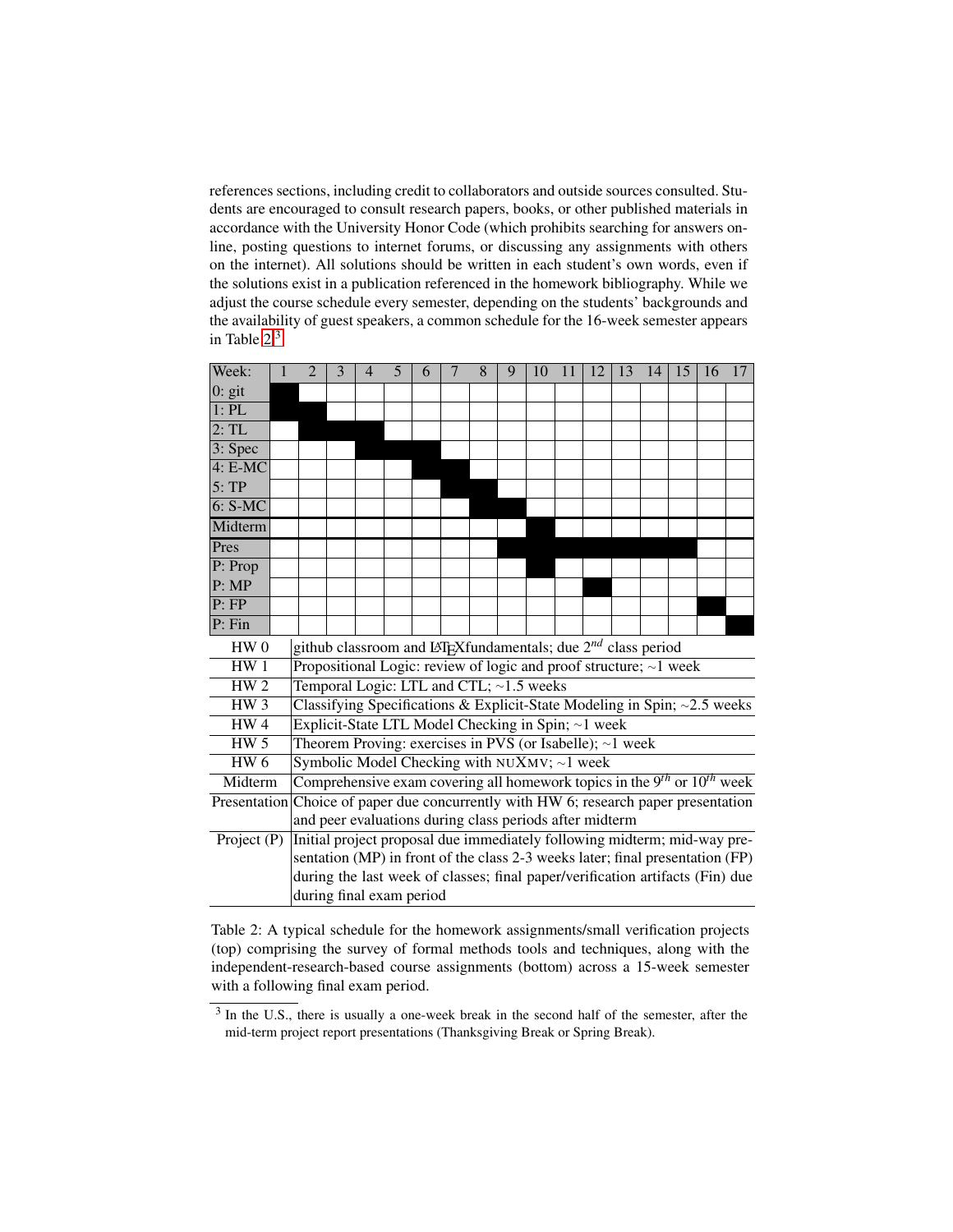*Reading Materials.* Reading materials are included in the homeworks or otherwise distributed in class, e.g., research papers. There is no required textbook for this class. Two optional textbooks provide supplemental materials for students who desire additional reading, with the following caveats.

Optional Textbook: *An Introduction to Practical Formal Methods Using Temporal Logic* [\[13\]](#page-16-12). *Use this for:*

- good background on LTL: well-formed formulas, semantics, encoding English sentences, expressivity, normal forms, relationship to automata
- reactive system properties: safety, liveness, fairness
- specification and modeling of real systems
- deciding the truth of a temporal formula; related proof techniques including explicit model checking
- thorough chapter on Spin, including how to run it from the command line and a good Promela tutorial
- review of classical and propositional logic
- extensions including synthesizing software from specifications

*Be cautious that:*

- LTL is instead called PTL in this book; that is non-standard
- LTL2BA is not the best tool; SPOT is superior now: <https://spot.lrde.epita.fr/>
- URLs provided are outdated (no longer active or superseded by the state of the art)
- Spin chapter refers to outdated xspin (though only briefly)

Optional Textbook: *Systems and Software Verification: Model-Checking Techniques and Tools* [\[4\]](#page-15-8). *Use this for:*

- supplemental material on temporal logics (LTL, CTL, CTL<sup>∗</sup> )
- background on automata as system models
- review of explicit and symbolic model checking
- reachability, safety, liveness, deadlock-freeness, fairness
- overview of modeling abstraction methods
- out-of-date chapters on SPIN and SMV still have useful reviews of basic tool usage
- ideas for related formal methods, including timed automata models, additional tools

*Be cautious that:*

- *This book is extremely out of date!*
- LTL is the proper name for Linear Temporal Logic (book calls it PLTL)
- comparisons of LTL vs CTL/CTL<sup>∗</sup> have been changed/been disproved
- SMV version described is no longer available; current tool is NUXMV
- Spin version described has been updated (xspin vs ispin)

# <span id="page-5-0"></span>3 Tools and Techniques

<span id="page-5-1"></span>While homeworks include hands-on projects in Spin, NUXMV, and PVS (or Isabelle), several other tools and techniques are covered in lectures, demos, or in-class activities. These tools, plus the most popular selections from student-devised projects, are collected in Table [3.](#page-5-1)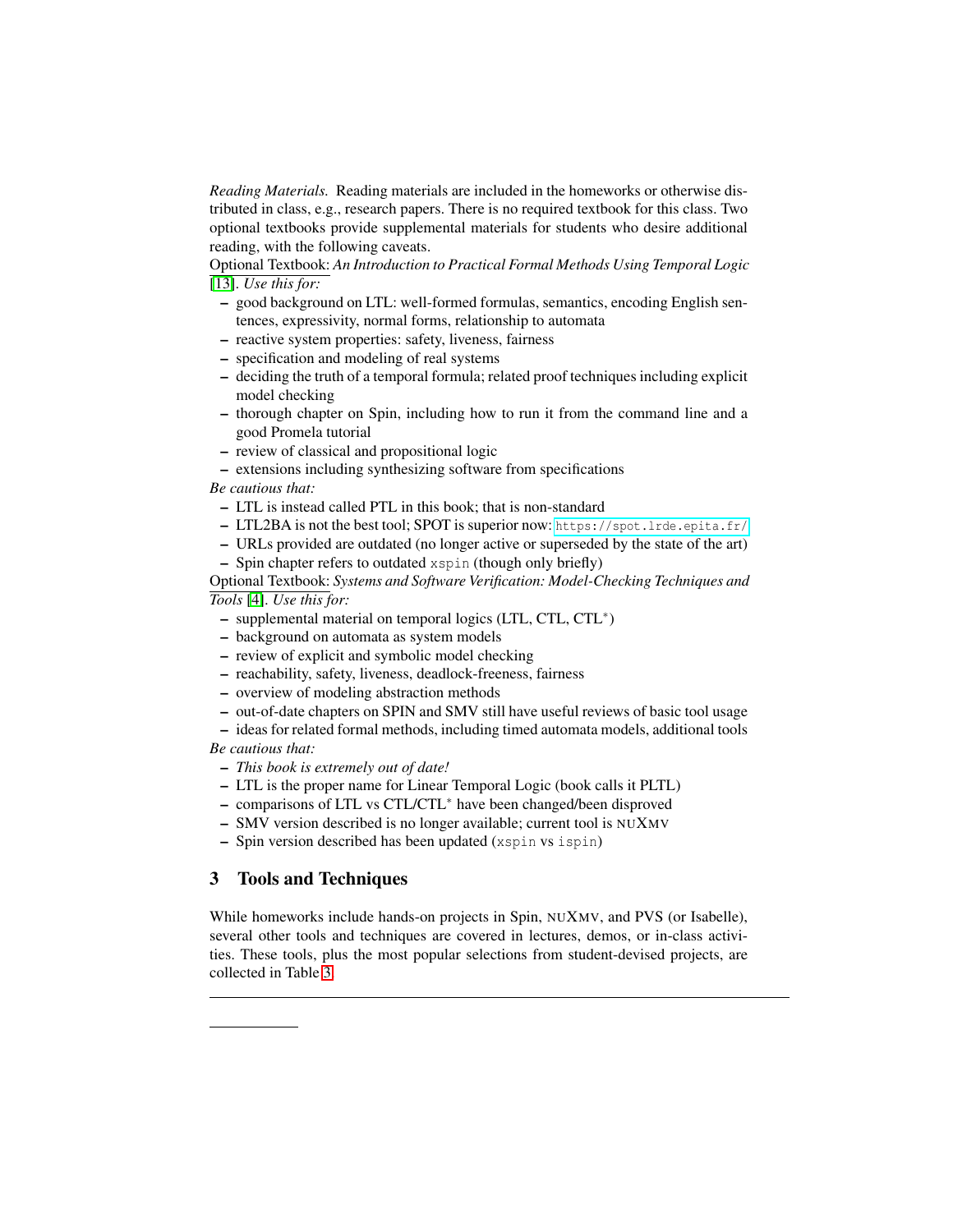

Utilized in student-selected final project(s)

Table 3: Tools featured in different areas of the Applied Formal Methods course.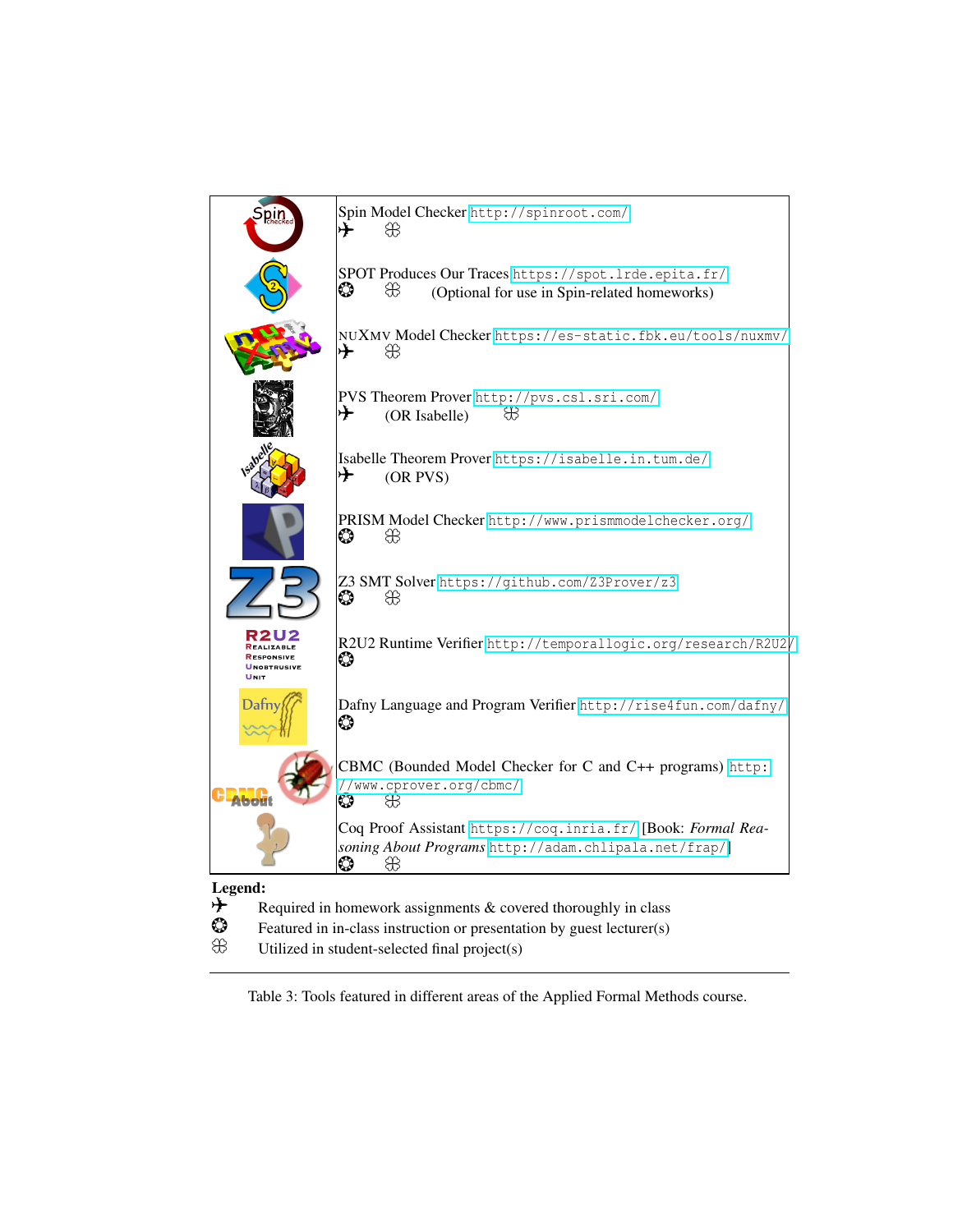The first half of the semester (before the midterm) lectures are predominantly taught with a combination of slides and in-class exercises, frequently involving the class breaking into two or three groups, each with their own whiteboard, and solving problems in competition, usually in the form of a game. Groups must convince the rest of the class of the correctness of their answers to receive game points. The winning team is often awarded a prize like NASA stickers or similar swag from a guest speaker. Sometimes the same problem is posed to all groups, and sometimes each group is assigned a different strategy to employ then discuss with the class. For example, lessons on temporal logic encodings involve dividing the class by their personal preferences into an LTL group, a CTL group, and an optional  $\text{CTL}^*$  group (should anyone in the class feel most strongly about that logic). During this *Temporal Logic Showdown* (based in part on [\[35\]](#page-17-11)), requirements in the form of English and/or figures (timelines, drawings, flowcharts, etc.) are posed to the class simultaneously. The first group to correctly encode the requirement in their logic and buzz in wins the points for the round. After that, encoding in the other logic (between LTL and CTL) earns half-points and the first team to buzz during that round in has the chance to steal those points by completing the correct encoding in the other team's logic and buzzing in before that team.

# <span id="page-7-0"></span>4 Research Paper Presentations

Each member of the class presents a research paper in applied formal methods to the class during the second half of the semester. A presentation consists of a slide presentation to the class covering the paper, and a discussion including the student's own analysis of its results. Students sign up for presentation times. The professor must approve all papers selected. Students can choose their papers from a provided list of papers or from a list of relevant publication venues. Alternatively, students may feel free to propose a paper on applying formal methods from any source for approval. Students evaluate the presentations of others for credit; anonymized summaries of the feedback of classmates are included in each student's evaluation. While the professor reads these evaluations, presentations are graded by the professor alone.

#### 4.1 Professor's Presentation Evaluation Form

Students design their in-class research paper presentations according to the following evaluation criteria. Point values are listed in  $\mathbb{I}$ s.

- 1. Did the presentation address the following aspects of the paper?
	- (a)  $\llbracket 5\rrbracket$  What was the motivation given for the work? What problem was being solved or question was being answered?
	- (b)  $\|5\|$  What was the product of the paper? How was the paper novel and what did it contribute to the field? What tools were used, problems were solved, and artifacts were created?
	- (c)  $\begin{bmatrix} 5 \end{bmatrix}$  Is the work in the paper *reproducible*,<sup>[4](#page-7-1)</sup> i.e. are all of the necessary arti-<br>facts available to redo the study including any models specifications theo facts available to redo the study, including any models, specifications, theo-

<span id="page-7-1"></span><sup>&</sup>lt;sup>4</sup> For further reference on how exactly to define reproducibility, correctness, and buildability, please refer to: Rozier, Kristin Yvonne, and Rozier, Eric. "Reproducibility, Correctness, and Buildability: the Three Principles for Ethical Public Dissemination of Computer Science and Engineering Research," In IEEE International Symposium on Ethics in Engineering, Science, and Technology, Ethics'2014, May 23-24, 2014 [\[26\]](#page-17-12).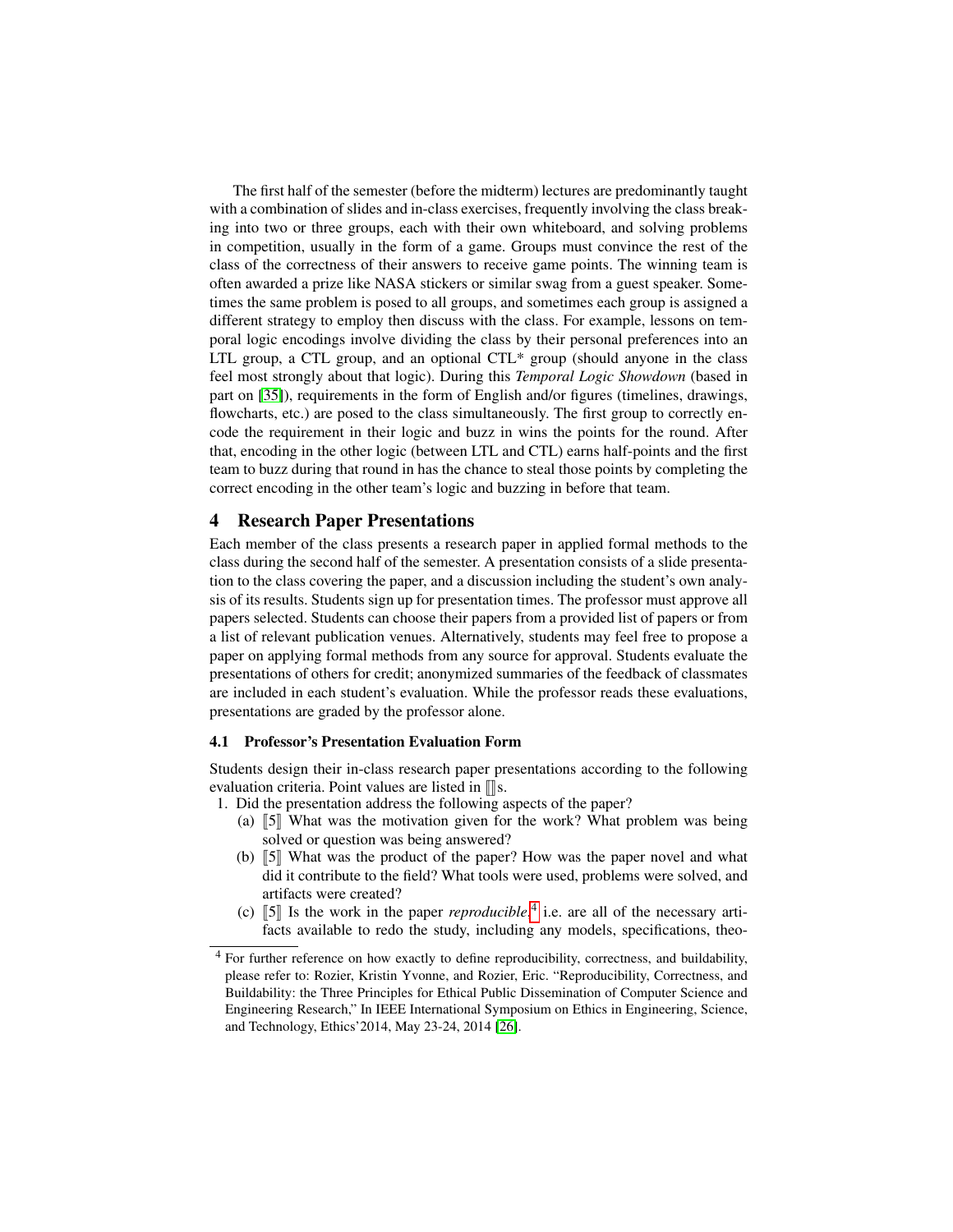rems, code, data, benchmarks, or other instruments used to complete the study described in the paper.

- (d)  $\|5\|$  Is the work in the paper *correct*, i.e. did the authors specifically address how that they know their work is correct or provide any evidence of correctness such as a proof or a comparison to known results?
- (e)  $\llbracket 5 \rrbracket$  Is the work in the paper *buildable*, i.e. is the foundation laid in such a way that others in the future would be able to build on it, extend it, and utilize the results in a meaningful way to accomplish a different project?
- (f)  $\|5\|$  Is there future work? This can include both future work listed in the paper and ideas the student has for extending the work.
- 2.  $\llbracket 10\rrbracket$  Did the presentation accurately overview the paper and the work presented therein, given the time limit? Did the student make an effort to fully understand the material and explain, if some piece is missing or not understandable, why that is the case?
- 3. [20] Was the presentation clear? Did the student make an effort to present the materials clearly and instructively, not necessarily in the order of the paper? Did the student draw on additional sources to fill out the information and background knowledge required to understand the paper? Did the student draw figures or create ways of presenting the material clearly and fully aside from simply pasting in artifacts from the paper?
- 4.  $\|15\|$  Did the student adequately cover background information and related work in an effort to enable him/herself as well as the class to understand the material being presented? Examples of doing this well might include the student reading and including material from some of the paper's citations or manuals for the tools used or otherwise including related background information to aid understanding of the material presented in the paper. These papers are short (usually about 15 pages) snapshots of single projects in formal methods and are meant to be read by practitioners familiar with the field and so usually do not include sufficient background information in the main text.

#### 4.2 Student's Presentation Evaluation Form

Peer evaluations earn students participation credit and provide good feedback that is summarized, anonymized, and returned to their peers. Point values are listed in  $\mathbb{I}$ s.

- 1.  $\mathbb{Z}$  What did you learn today? List at least three things you took away from today's class material.
- 2.  $\llbracket 1 \rrbracket$  Was the presentation clear? What did you like about the way your classmate explained the materials to you? What constructive suggestions do you have to offer this classmate about how to present the material more clearly? (Your response will not be passed on to your classmate, however, an anonymized summary of all suggestions may be presented in class at the professor's discretion.)
- 3.  $\llbracket 1 \rrbracket$  Was the content of the paper useful? Do you think the authors have contributed something that you or others might use or build upon in a future foray into formal verification? Why or why not?
- 4.  $\llbracket 1 \rrbracket$  Is today's paper/formal method/topic something you think would be useful to examine in more depth in this class? Why or why not? Some paper topics may be covered in more depth following student presentations in the upcoming weeks; some may be earmarked for updating this class the next time it is taught.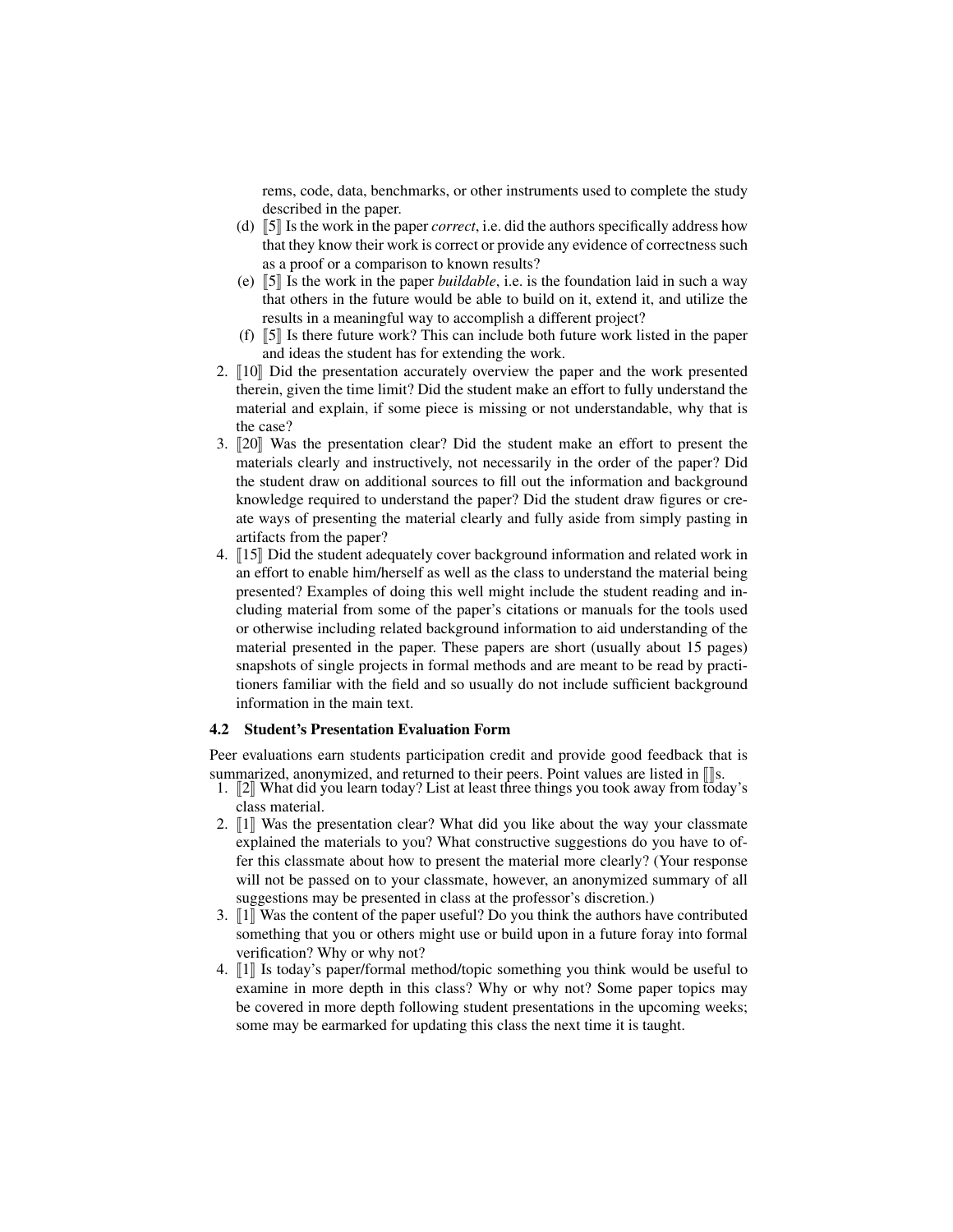# <span id="page-9-0"></span>5 Student Projects

In lieu of a final exam, students complete half-semester projects demonstrating their knowledge of applying formal methods. The high-level concept is simple: pick a system, pick a formal method, and successfully apply that method to that system. Students may work in groups of size one, two, or three. They are encouraged to discuss their proposal with the professor early and often; a formal project proposal is due mid-semester. Weekly progress reports, and a mid-term presentation to the class ensure steady progress while encouraging them to name their verification challenges and bring them up for discussion in class.

#### 5.1 Initial Project Plan: Statement of Work

For the initial project plan, each person/group submits a statement of work that specifically addresses the following questions:

- 1. Define your group. Who are the members of your group? What is your group name?
- 2. Define the parameters of your project. What formal method are you using? What specifications will you verify? What system will you analyze?
- 3. What does a success look like for your project? For example, a successful model checking project will be able to demonstrate a system model, validation of that model, a set of temporal logic specifications, a set of model checking runs checking the specifications against the model, and an analysis of the results. A successful theorem proving project will be able to demonstrate a set of (validated) theorems that automatically prove in an automated theorem prover and an analysis of the results of the proofs. A successful project in runtime monitoring will be able to demonstrate a set of specifications, a set of runtime monitors constructed from them, experimental results over many system runs demonstrating correct operation of the runtime monitors, and analysis of the results.
- 4. How will you demonstrate your analysis? In other words, answer all of the following questions that relate to your project:
	- What benchmarks will you use? Where will you get them from?
	- How will you demo your analysis (in the class?) (in your final report?)
	- How will you measure your results?
- 5. Remember to think about important logistics and organization elements. Each person/group will collaborate via a git repository shared with the professor. What will be the structure of your repo? How often should members check point models/specifications/documentation elements? If the project is a group project, how will the group coordinate? For a group, when will group meeting be? For a single-person project, what time have you scheduled each week to work on the project?
- 6. Provide a project timeline: for each week, list what you plan to accomplish that week. Be realistic and make backup plans! Your group will email the professor a (short) report at the end of each week with a project update according to your weekly plan. This email can be as simple as a statement that all tasks were accomplished that week, or as complicated as a detailed explanation why something did not work and how you have replanned to do an equivalent task. Weekly reports are due at 5pm on Fridays. This is your chance to get feedback on your progress and questions every week!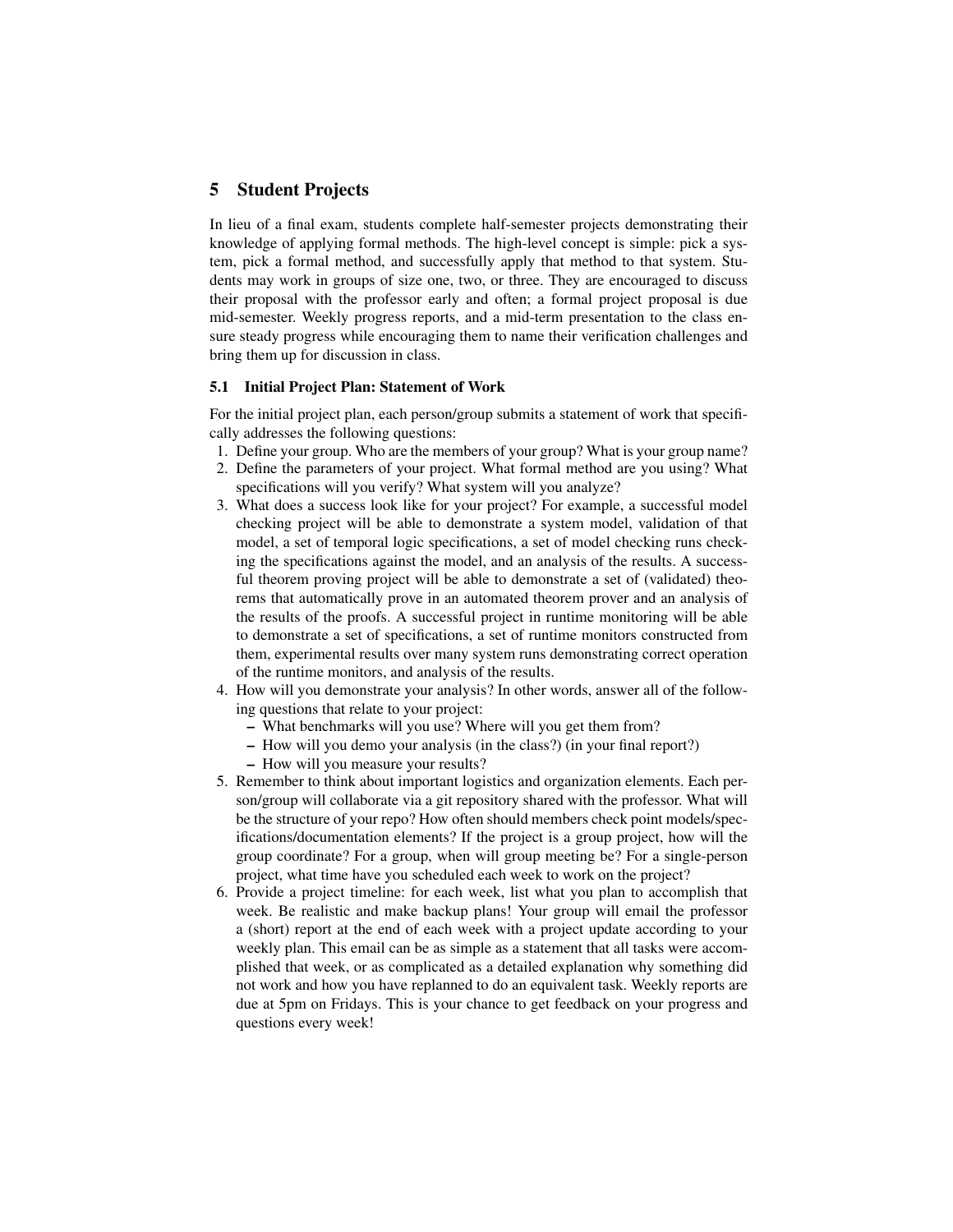#### 5.2 Progress Report and Preliminary Results

Provide a preliminary report from your group in the form of an in-class presentation of your results-so-far, making sure to explicitly answer the following questions:

- What parts of your project have you completed? Provide a bulleted list of work outputs to date.
- Provide an outline of your final report. What will the format be? What sections will you include? How do you plan to present any data and your analysis?
- What challenges have you encountered so far and how do you plan to overcome them? Provide a bulleted list of pairs {Challenge, Plan for action} to answer this section.
- Do you think you will need to change/modify/add to your project in any way? If so, make your case here. For example, if you have discovered that all of your specifications fail when analyzed against your system, what is your plan to modify the system and/or specifications?

# 5.3 Final Report and Presentation to the Class

Each person/group presents their project and results to the class during the last class periods, The time slots vary according to the size of the group. The final report from each person/group is due during the scheduled final exam period. The final report follows the outline and format described in the preliminary progress report. It includes the deliverables listed in the initial project plan/statement of work. Specifically, students should make sure to include the following:

- An abstract: succinctly summarize the final project setup and results.
- All models, specifications, code, or other artifacts needed to reproduce the work and re-run the verification tasks you completed for the project. The professor must be able to re-run the verification procedure(s) followed.
- Overview of the project including introduction, motivation, problem setup, and other information needed to understand the problem domain.
- Related work and background information, citing any resources used in the design and completion of this project.
- How was validation performed?
- What precisely was verified? What does it mean? How are the results significant?
- A complete verification analysis: results, performance of the tool(s) used, etc.
- A bibliography; Chicago Manual of Style (CMS) format is preferred.

The final report is cumulative; it needs to include *all* work done for the project in a complete report. Failure to include any of the required sections listed above results in losing points, even if the work was mentioned in class or in a presentation.

#### 5.4 Example Student Projects

Students are encouraged to design final projects involving real-life systems of personal interest. Many students choose to form a project from the verification component of their graduate or undergraduate thesis research, or of a senior design or club project, such as creating a safety case for the launch of a student-designed CubeSat. Other popular categories of projects include designing tools to create instances of a game the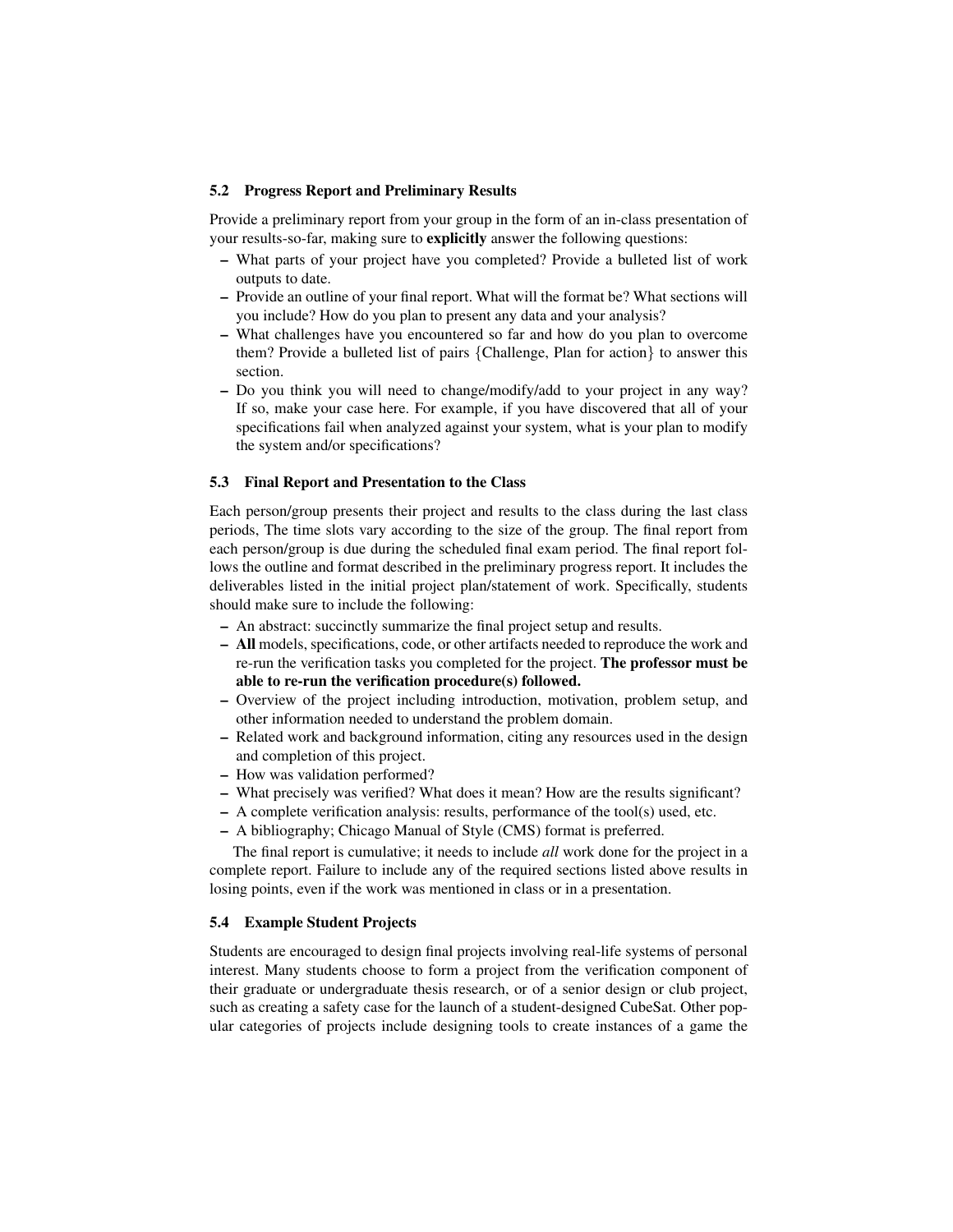student enjoys or to play such a game. Verification of autonomous driving or security scenarios from popular media, and "classic" projects (like verification of an elevator or traffic light protocol) have been proposed every semester. A competitive project category has emerged where two or three students all verify the same system from the same initial specification using a different favorite verification tool akin to an extended version of the VerifyThis<sup>[5](#page-11-0)</sup> competition, with additional creative judging criteria.

Table [4](#page-11-1) collects brief descriptions of student-designed final projects; in all cases, the size of the expected final deliverables scaled linearly with the number of students in the group and was adjusted for undergraduate vs graduate status. Several of the projects changed from the initial project proposal as the students ran into unexpected road blocks or discovered new tangents worth pursuing. Changes often stemmed from negative validation results, and ranged from minor adjustments in scope to major changes in the tools used (e.g., after being able to prove a construct could not be expressed in one tool), or problem objective. Accordingly, many of the final reports include thoroughly-explored negative results.

<span id="page-11-1"></span>

| Project description                                                   | #            |              | $U/G$ Tool(s) used |
|-----------------------------------------------------------------------|--------------|--------------|--------------------|
| Verify a lane-keeping module for autonomous cars. Starting with $ 1 $ |              | U            | KeymaeraX,         |
| a road line detection algorithm, design a correct control algo-       |              |              | <b>CBMC</b>        |
| rithm, verify safety requirements using KeymaeraX and software        |              |              |                    |
| implementation via CBMC, and validate including with real-            |              |              |                    |
| world testing via augmenting the student's own car.                   |              |              |                    |
| Analyze a real system (the CySat Make to Innovate $(M:2:1)$ un- $ 1$  |              | $\mathbf{U}$ | Spin,              |
| dergraduate research project) under active development spanning       |              |              | <b>NUXMV</b>       |
| multiple abstraction layers on a demonstration mission toward         |              |              |                    |
| surveying near-Earth objects under NASA's CubeSat Launch Ini-         |              |              |                    |
| tiative. Software and hardware verification that the ISU-designed     |              |              |                    |
| flight computer meets mission reliability requirements.               |              |              |                    |
| Generate attack graphs (structures representing all attack scenar-    | $\mathbf{1}$ | G            | AADL,              |
| ios that an attacker can launch on a system) via a model-based ap-    |              |              | Lustre,            |
| proach with components/behaviors/defences/vulneratbilities and        |              |              | Jkind,             |
| specification of security/resiliency properties. Iteratively model-   |              |              | <b>AGREE</b>       |
| check, disjuncting the previous counterexample to the current se-     |              |              |                    |
| curity property to generate acyclic attack graphs.                    |              |              |                    |
| Model the ZigBee wireless protocol along with a collection of $ 1 $   |              | G            | NUXMV,             |
| possible faults using OCRA for component based modeling,              |              |              | OCRA,              |
| contract-based design and refinement, NUXMV for model check-          |              |              | <b>xSAP</b>        |
| ing of resulting transition systems, and XSAP for safety assess-      |              |              |                    |
| ment and analysis.                                                    |              |              |                    |
| Use Spin to generate winning strategies for the Kartenspiele card 1   |              | G            | Spin, PVS          |
| game after a failed attempt with PVS.                                 |              |              |                    |
| Create a python library to parse mission-time linear temporal 1       |              | G            | N/A                |
| logic (MLTL), create an explicit state-space graph of a formula,      |              |              |                    |
| display this with graphviz, and find a satisfying path through the    |              |              |                    |
| graph, comparing two different search algorithms.                     |              |              |                    |

<span id="page-11-0"></span><sup>5</sup> <https://www.pm.inf.ethz.ch/research/verifythis.html>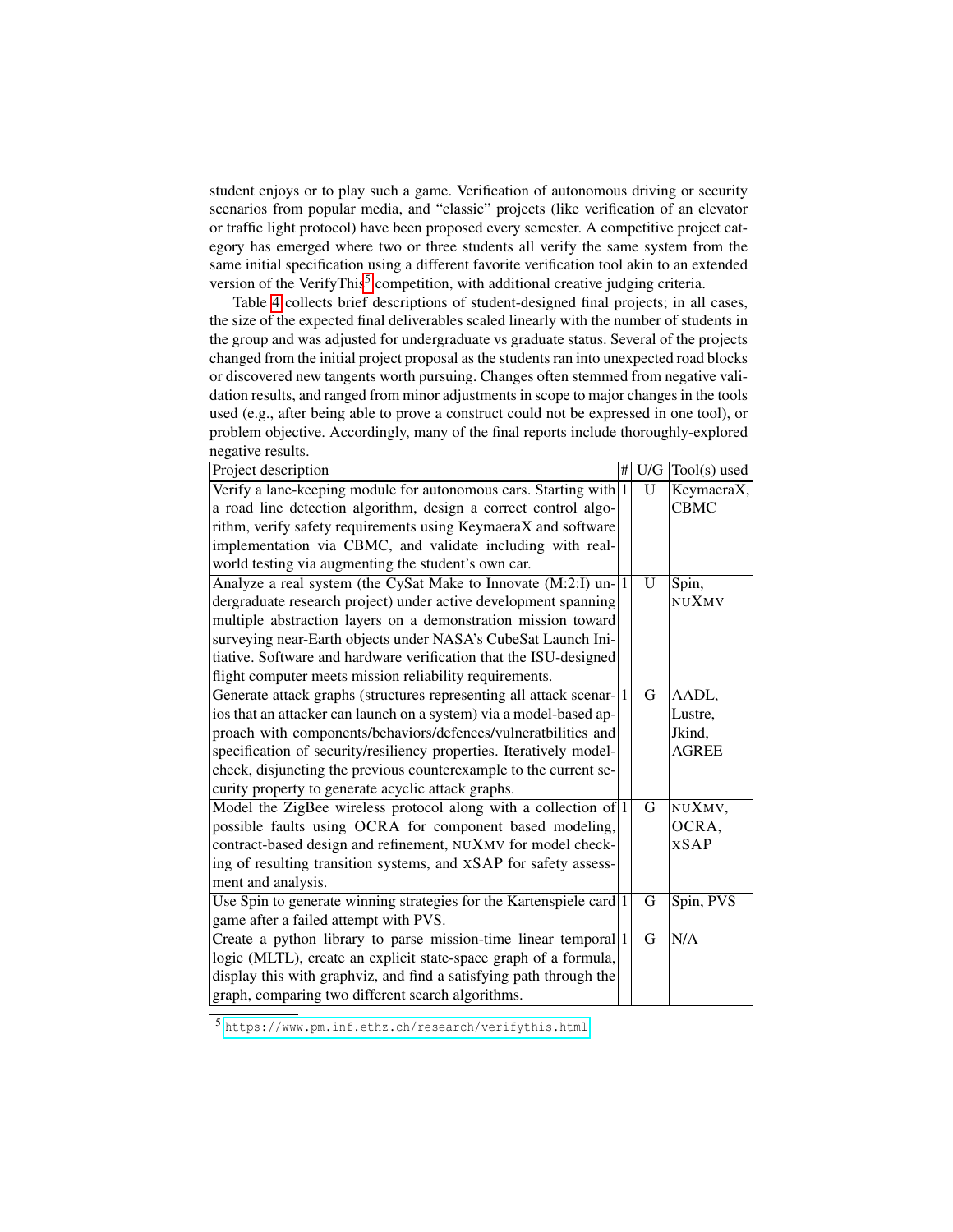| Model a set of self-driving car intersection navigation scenarios 1<br>and driving paths; use symbolic model checking to verify that the<br>car always chooses a safe path. Generalize this to a maze solver,<br>replicating previously-published experiments with TuLiP. Solve<br>two small mazes using the GR(1)Py toolkit.                                                                                                                                                                              | G | NUXMV,<br>TuLiP,<br>GR(1)Py                 |
|------------------------------------------------------------------------------------------------------------------------------------------------------------------------------------------------------------------------------------------------------------------------------------------------------------------------------------------------------------------------------------------------------------------------------------------------------------------------------------------------------------|---|---------------------------------------------|
| Define the formal operational semantics for a Simply Typed $ 1$<br>Message-passing Calculus (STMC) for software concurrency.<br>Machine-checked proofs demonstrate the correctness of the mes-<br>sage passing model including broadcasting, multicasting and<br>guarded receive, and show the utility of the calculus by prov-<br>ing the properties guaranteed delivery of messages, the happens-<br>before relation between the various actions, and the mover prop-<br>erties of the possible actions. | G | Coq                                         |
| Formally analyze three security protocols Needham-Schroder <sup>1</sup><br>Public Key Protocol, Otway- Rees Protocol and Kerberos Proto-<br>col. Analysis of a protocol is targeted towards detection of attacks<br>in the protocol and suggestive modifications to the protocol that<br>can eradicate the attack detected.                                                                                                                                                                                | G | NUXMV                                       |
| Two students compete to verify the same Traffic Alert and Colli-2<br>sion Avoidance System (TCAS) [34]: will explicit model check-<br>ing or symbolic model checking be the better formal method for<br>this task? One employs Holzmann's suggestions for optimizing<br>the Spin model, the other takes advantage of NUXMV's newer<br>back-end search algorithms. The competition includes perfor-<br>mance, ease-of-use, modeling language expressibility, and use-<br>fulness of counterexamples.        | G | Spin,<br>NUXMV                              |
| Verify a python implementation of an $A^*$ -based pathfinding al- $\sqrt{2}$<br>gorithm for a robot avoiding obstacles to traverse a maze via<br>a shortest path using Linear Temporal Logic MissiOn Planning<br>(LTLMoP). Validation included representing the same model in<br>multiple tools and cross-validating model behaviors.                                                                                                                                                                      |   | $U/G$ (Py)NuSMV,<br>PRISM,<br><b>LTLMoP</b> |
| Explore the level of privacy maintained by users despite datamin- $3 U^2/G NUXMV$ ,<br>ing, first through replication of a study on formal verification of<br>privacy constraints on loan applications, then by devising a scal-<br>able model of e-voting machine data with user-specified privacy<br>settings. An unsuccessful venture in Coq was followed by a suc-<br>cessful re-imagining of the project using NUXMV.                                                                                 |   | Coq                                         |
| Compositionally verify an autonomous drone racing system $3 U/G^2 PVS$ ,<br>with dissimilar components: localization (PVS), path planning<br>(mCRL2). and the high-level architecture (Belief-Desire-Intent<br>programming in AgentSpeak using Jason, Spin). Each student<br>leads the verification of one subcomponent; ultimately the effort<br>was unsuccessful due to integration challenges.                                                                                                          |   | mCRL2,<br>Spin                              |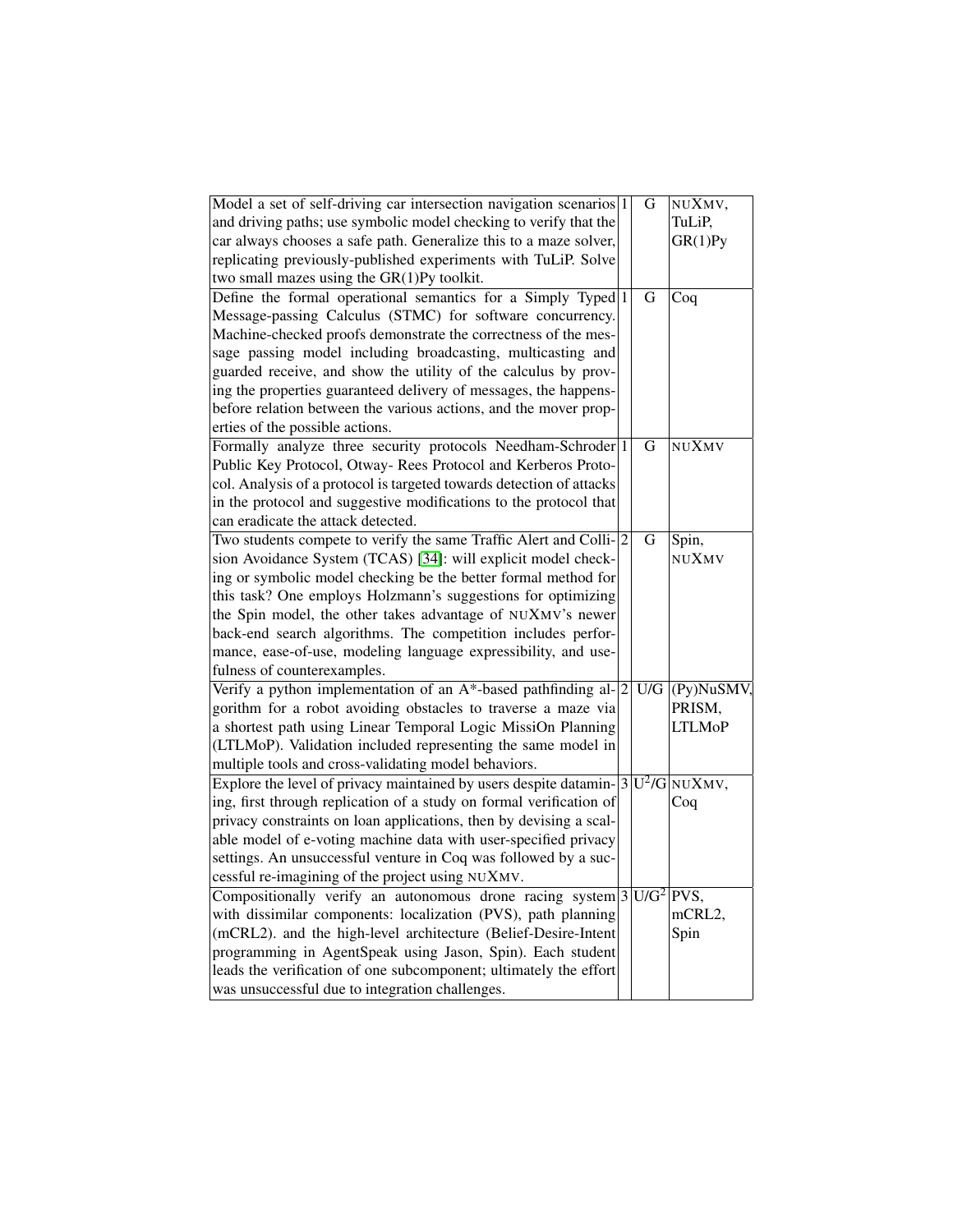| Three students compete using three different tools to solve the $3$   | G | Spin,              |
|-----------------------------------------------------------------------|---|--------------------|
| same verification challenge (a Rubik's cube) and compare their        |   | NUXMV,             |
| results, performance, and which parts of the problem were eas-        |   | CBMC.              |
| ier/harder with each tool; creative methods of cross-validation       |   | MiniSat and        |
| took advantage of overlap between tools, e.g., NUXMV and Min-         |   | CaDiCaL            |
| iSat. Models started with $2x2x2$ cubes and scaled the difficulty     |   | <b>SAT</b> solvers |
| and size of the cubes.                                                |   |                    |
| Model and verify a realistic subsystem of UTM (UAS Traf-3)            | G | NUXMV.             |
| fic Management) for near mid-air collision (NMAC) avoidance           |   | <b>PRISM</b>       |
| based on $[17, 12, 36, 30]$ . Use NUXMV to verify preflight, enroute, |   |                    |
| and emergency situations; further explore properties of enroute       |   |                    |
| (like probability of a route change to avoid an NMAC) using           |   |                    |
| PRISM.                                                                |   |                    |

#### Legend:

# Number of students in the group

U All students in group are undergraduate students

G All students in group are graduate students

Table 4: A representative selection of student-devised final projects, 2015 – 2018.

## <span id="page-13-0"></span>6 Conclusions and Outlook

In post-course surveys, students overwhelmingly identified details of tool use to be the aspect of the course they struggled with most; this includes the challenge of exposure to multiple new modeling/specification languages, details of tool installation/setup/debugging, and the gap between the level of detail required by formal methods tools versus their previous experiences, e.g., with pencil-and-paper proofs and informal (or no) system requirements. The majority of students identified the theorem proving tool (either PVS or Isabelle) as the most difficult to learn. When asked in hindsight (a year or more after course completion) what aspect(s) of the course turned out to be most useful, nearly every part of the course was listed by some student. The course project and the survey of formal methods were each identified by over half of the former students as most useful, citing in particular the perspective gained through experience. Other popular responses include the students' sound theoretical understanding of formal methods, the comparative discussions of specification languages, and in-class exercises (which some students felt so strongly about they questioned the ability to scale the course to include more students or online students). Several students particularly appreciated learning about the (ab)use of SAT solvers for a variety of applications including scheduling, specification debugging, and reduction of other problems to SAT. Nearly every student surveyed, both during the course and in hindsight, wrote an impassioned essay about the paper presentation section of the course, including the value of individualized feedback from the professor and other students, the opportunity to improve their analysis/presentation skills, exposure to the breadth of research frontiers and case studies in formal methods, the perspective they gained on verification in the wild, and the ability to steer the topics of the second half of the course to match the class' interests.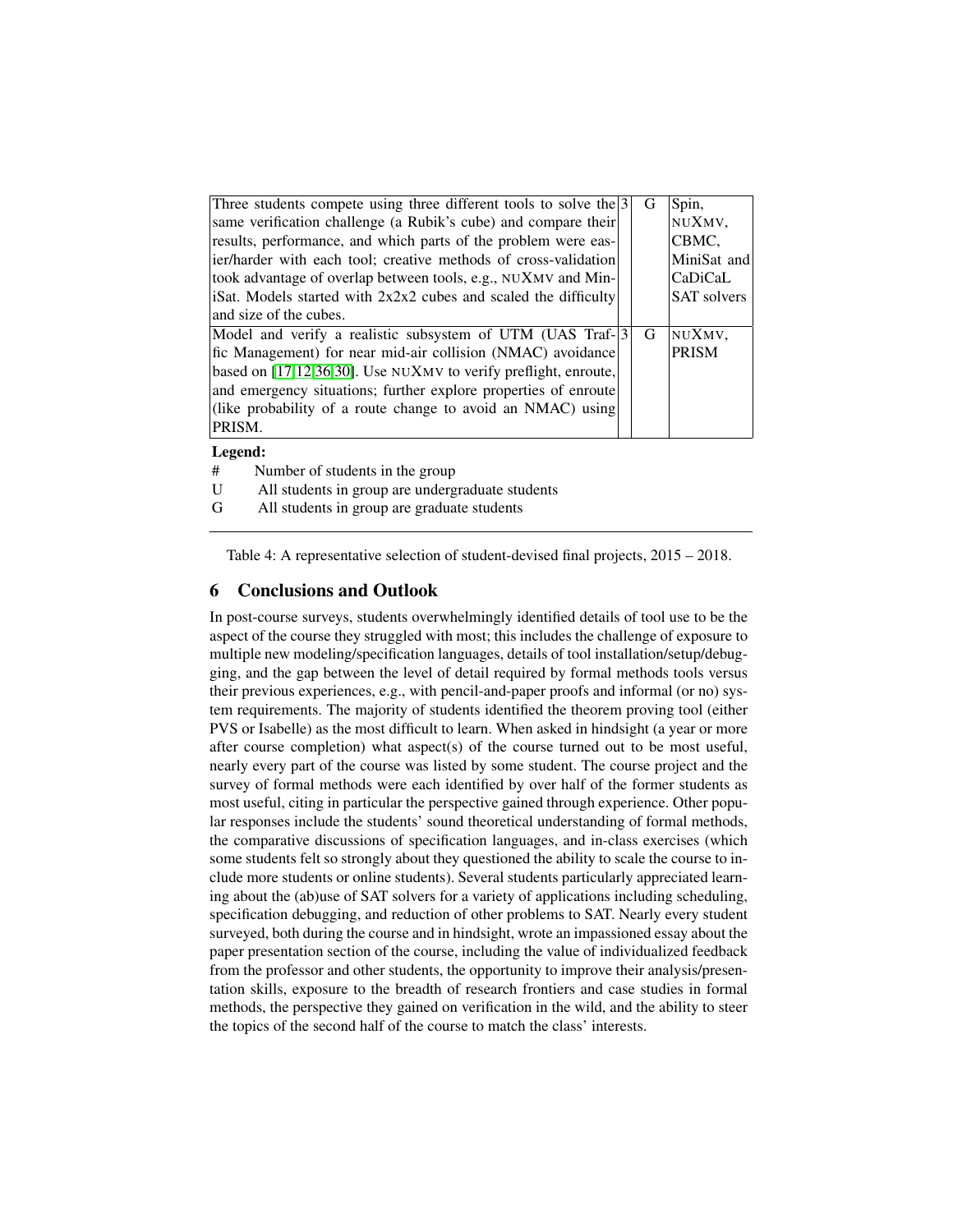When asked how the course could be improved, students have overwhelmingly focused on small details of individual exercises; this feedback is continuously used to improve lectures, slides, and assignment descriptions. Examples include more in-class demonstrations of the quirkier aspects of tools, more details on industry standards requiring formal methods, and more information on community resources such as the active mailing lists for many tools, especially Isabelle and PVS. Students have requested add-on or follow-on courses such as a research paper reading group that offers an expanded version of the paper presentation portion of the class, and a large-scale application option where students work in groups to verify a real system over a whole semester simulating an industry setting. This is consistent with the most-requested course improvement: each semester students request more information on the end-to-end formal verification process, such as a universal flow-chart with all of the aspects of verification from initial conception to system maintenance laid out in fine detail.

Applied Formal Methods is currently taught as an elective; it counts toward one required technical elective for undergraduate and graduate students in Aerospace Engineering, Computer Science, and Computer Engineering, and has (so far) always been approved for replacing technical electives in other areas of engineering. Going forward, we look to integrate it as a required course in a track, e.g., in an avionics or intelligent systems concentration or minor within aerospace or in a cybersecurity or other interdisciplinary major. At its current size of 12-20 students per semester, the high level of participation and multiple presentations by each student in the course is both practical and advantageous: each student can participate actively in the course and receive personalized instruction in applying formal methods to a project tailored to her/his interests. Maintaining learning outcomes while potentially scaling the class to a larger size will be a formidable challenge. End-of-semester student ratings of the course have been consistently very high; if the course becomes required instead of purely elective, some adjustments may have to be made to accommodate a broader audience with more diverse interests.

One goal of publishing materials on the course is to receive feedback that can lead to continuous improvement; another is to open course materials for others to use and build upon. As formal methods teaching at the undergraduate and beginning graduate levels becomes more widespread there may be enough materials across the teaching community to support a tool-wise central repository of exercises, exam questions, and other teaching resources. We hope to contribute to such a repository, especially for tools like NUXMV and Spin, which remain popular for student use. Such materials could also be used to create industrial courses, such as the PVS Course at NASA Langley research center. We are continuously looking for industrial guest speakers to visit or give virtual lectures on their experiences applying formal methods in industrial practice. Traditionally, these lectures have received rave reviews and resulted in extra students showing up to class, in addition to those enrolled in the course. We hope to build up a club of regular industrial guest speakers as well as new lecturers to continue to inspire future students to apply formal methods in practice.

#### 6.1 Acknowledgments

Information on our recent work can be found at: [http://laboratory.temporallogic.](http://laboratory.temporallogic.org) [org](http://laboratory.temporallogic.org). Thanks to the Aerospace Engineering departments at Iowa State University and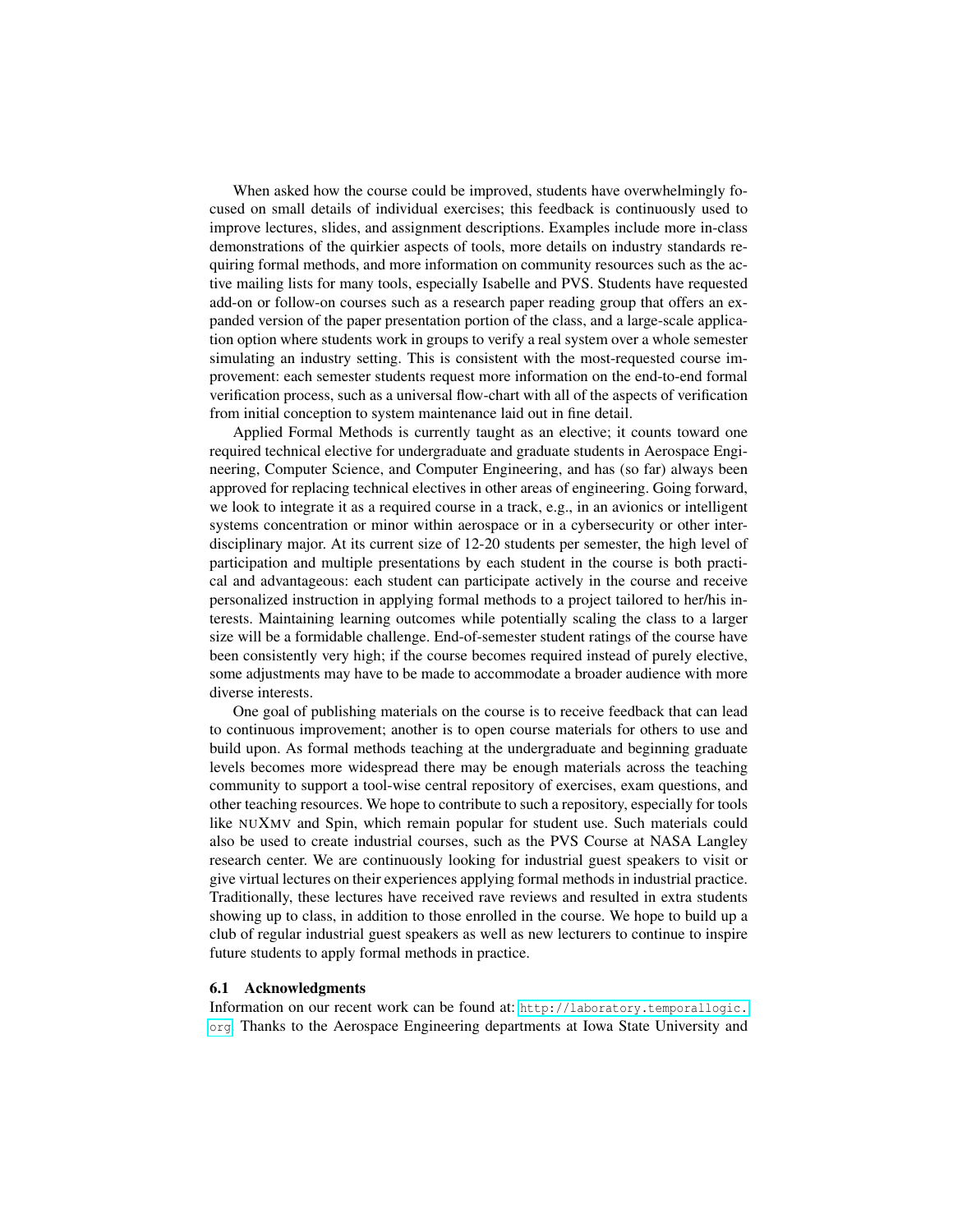the University of Cincinnati for their forward thinking in recognizing the need to develop such a course. AERE/COMS 407/507 was developed over the Spring 2017, and Fall 2017 and 2018 semesters at ISU; parts of the class were first developed during the Spring 2015 and 2016 semesters at UC. Thanks to all of the students who actively participated in those courses, especially for coming up with such fantastic half-semester projects. Some course materials were inspired by or directly derived from The Teach-Logic Project<sup>[6](#page-15-9)</sup>; special thanks goes to Ian Barland, John Greiner, and Moshe Vardi for their brilliant teaching tools. Thanks to the NASA Langley Formal Methods Group for providing an excellent PVS course both in-person [\[6\]](#page-15-7) and online with a rich collection of regularly-updated teaching materials.<sup>[7](#page-15-10)</sup>. Thanks to the many guest speakers including: Nikolaj Bjørner, Jonathan Hoffman, Yogananda Jeppu, César Muñoz, Lucas Wagner.

## References

- <span id="page-15-1"></span>1. Ameur, Y.A., Boniol, F., Wiels, V.: Toward a wider use of formal methods for aerospace systems design and verification. International Journal on Software Tools for Technology Transfer 12(1), 1–7 (2010)
- <span id="page-15-2"></span>2. Basir, N., Denney, E., Fischer, B.: Constructing a safety case for automatically generated code from formal program verification information. In: International Conference on Computer Safety, Reliability, and Security. pp. 249–262. Springer (2008)
- <span id="page-15-6"></span>3. Behm, P., Benoit, P., Faivre, A., Meynadier, J.M.: METEOR: A successful application of B in a large project. In: International Symposium on Formal Methods. LNCS, vol. 1708, pp. 369–387. Springer (1999)
- <span id="page-15-8"></span>4. Berard, B., Bidoit, M., Finkel, A., Laroussinie, F., Petit, A., Petrucci, L., Sch- ´ noebelen, P.: Systems and software verification: model-checking techniques and tools. Springer Science & Business Media (2013), [https://www.amazon.com/](https://www.amazon.com/Systems-Software-Verification-Model-Checking-Techniques/dp/3642074782/ref=sr_1_1?ie=UTF8&qid=1483572091&sr=8-1&keywords=systems+and+software+verification) [Systems-Software-Verification-Model-Checking-Techniques/dp/3642074782/](https://www.amazon.com/Systems-Software-Verification-Model-Checking-Techniques/dp/3642074782/ref=sr_1_1?ie=UTF8&qid=1483572091&sr=8-1&keywords=systems+and+software+verification) [ref=sr\\_1\\_1?ie=UTF8&qid=1483572091&sr=8-1&keywords=systems+and+software+](https://www.amazon.com/Systems-Software-Verification-Model-Checking-Techniques/dp/3642074782/ref=sr_1_1?ie=UTF8&qid=1483572091&sr=8-1&keywords=systems+and+software+verification) [verification](https://www.amazon.com/Systems-Software-Verification-Model-Checking-Techniques/dp/3642074782/ref=sr_1_1?ie=UTF8&qid=1483572091&sr=8-1&keywords=systems+and+software+verification)
- <span id="page-15-0"></span>5. Bittner, B., Bozzano, M., Cimatti, A., De Ferluc, R., Gario, M., Guiotto, A., Yushtein, Y.: An integrated process for fdir design in aerospace. In: International Symposium on Model-Based Safety and Assessmemt. pp. 82–95. Springer (2014)
- <span id="page-15-7"></span>6. Butler, R., Vito, B.D., Goodloe, A., Herencia, H., Maddalon, J., Muñoz, C., Narkawicz, A.: NASA/NIA PVS Class 2012. NIA, Hampton, Virginia, USA, October 9-12 and Online (2012), <https://shemesh.larc.nasa.gov/PVSClass2012/online.html>
- <span id="page-15-3"></span>7. Butler, R., Maddalon, J., Geser, A., Muñoz, C.: Simulation and verification i: formal analysis of air traffic management systems: the case of conflict resolution and recovery. In: Proceedings of the 35th conference on Winter simulation: driving innovation. pp. 906–914. Winter Simulation Conference (2003)
- <span id="page-15-4"></span>8. CENELEC, E.: 50126: Railway applications-the specification and demonstration of reliability. Availability, Maintainability and Safety (RAMS) (2001), [https://www.cenelec.eu/](https://www.cenelec.eu/standardsdevelopment/ourproducts/europeanstandards.html) [standardsdevelopment/ourproducts/europeanstandards.html](https://www.cenelec.eu/standardsdevelopment/ourproducts/europeanstandards.html)
- <span id="page-15-5"></span>9. CENELEC, E.: 50128. Railway applications-Communication, Signaling and Processing Systems-Software for Railway Control and Protection Systems (2011), [https://www.](https://www.cenelec.eu/standardsdevelopment/ourproducts/europeanstandards.html) [cenelec.eu/standardsdevelopment/ourproducts/europeanstandards.html](https://www.cenelec.eu/standardsdevelopment/ourproducts/europeanstandards.html)

<span id="page-15-9"></span><sup>6</sup> [https://www.cs.rice.edu/˜tlogic/](https://www.cs.rice.edu/~tlogic/)

<span id="page-15-10"></span><sup>7</sup> https://shemesh.larc.nasa.gov/PVSClass2012/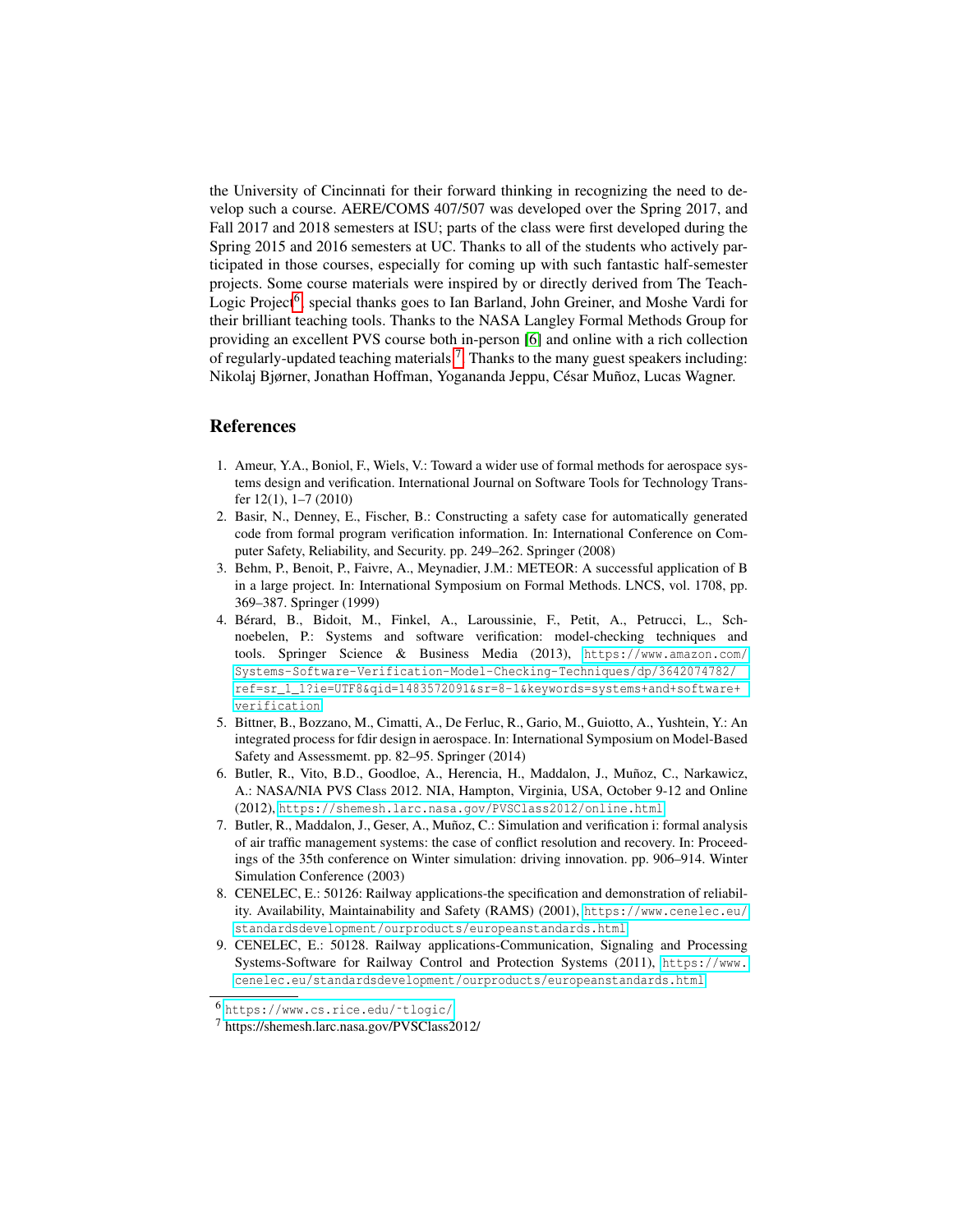- <span id="page-16-10"></span>10. Denney, E., Pai, G., Pohl, J.: Heterogeneous aviation safety cases: Integrating the formal and the non-formal. In: 2012 IEEE 17th International Conference on Engineering of Complex Computer Systems. pp. 199–208. IEEE (2012)
- <span id="page-16-11"></span>11. EN50129, C.: Railway applications-communication, signalling and processing systemssafety related electronic systems for signalling. British Standards Institution, United Kingdom. ISBN pp. 0580–4181 (2003)
- <span id="page-16-14"></span>12. von Essen, C., Giannakopoulou, D.: Analyzing the next generation airborne collision avoidance system. In: Tools and Algorithms for the Construction and Analysis of Systems, LNCS, vol. 8413, pp. 620–635. Springer (2014)
- <span id="page-16-12"></span>13. Fisher, M.: An introduction to practical formal methods using temporal logic, vol. 82. Wiley Online Library (2011), [https://www.amazon.com/](https://www.amazon.com/Introduction-Practical-Formal-Methods-Temporal-ebook/dp/B005E8AID2/ref=sr_1_1?ie=UTF8&qid=1483648485&sr=8-1&keywords=practical+formal+methods+using+temporal+logic) [Introduction-Practical-Formal-Methods-Temporal-ebook/dp/B005E8AID2/](https://www.amazon.com/Introduction-Practical-Formal-Methods-Temporal-ebook/dp/B005E8AID2/ref=sr_1_1?ie=UTF8&qid=1483648485&sr=8-1&keywords=practical+formal+methods+using+temporal+logic) [ref=sr\\_1\\_1?ie=UTF8&qid=1483648485&sr=8-1&keywords=practical+formal+](https://www.amazon.com/Introduction-Practical-Formal-Methods-Temporal-ebook/dp/B005E8AID2/ref=sr_1_1?ie=UTF8&qid=1483648485&sr=8-1&keywords=practical+formal+methods+using+temporal+logic) [methods+using+temporal+logic](https://www.amazon.com/Introduction-Practical-Formal-Methods-Temporal-ebook/dp/B005E8AID2/ref=sr_1_1?ie=UTF8&qid=1483648485&sr=8-1&keywords=practical+formal+methods+using+temporal+logic)
- <span id="page-16-2"></span>14. Gario, M., Cimatti, A., Mattarei, C., Tonetta, S., Rozier, K.Y.: Model checking at scale: Automated air traffic control design space exploration. In: Proceedings of 28th International Conference on Computer Aided Verification (CAV 2016). LNCS, vol. 9780, pp. 3–22. Springer, Toronto, ON, Canada (July 2016)
- <span id="page-16-4"></span>15. Geist, J., Rozier, K.Y., Schumann, J.: Runtime Observer Pairs and Bayesian Network Reasoners On-board FPGAs: Flight-Certifiable System Health Management for Embedded Systems. In: Proceedings of the 14th International Conference on Runtime Verification (RV14). vol. 8734, pp. 215–230. Springer-Verlag (September 2014)
- <span id="page-16-1"></span>16. Guarro, S., Yau, M.K., Ozguner, U., Aldemir, T., Kurt, A., Hejase, M., Knudson, M.: Formal framework and models for validation and verification of software-intensive aerospace systems. In: AIAA Information Systems-AIAA Infotech@ Aerospace, p. 0418 (2017)
- <span id="page-16-13"></span>17. Kochenderfer, M.J., Chryssanthacopoulos, J.: Robust airborne collision avoidance through dynamic programming. Massachusetts Institute of Technology, Lincoln Laboratory, Project Report ATC-371 (2011)
- <span id="page-16-0"></span>18. Mattarei, C., Cimatti, A., Gario, M., Tonetta, S., Rozier, K.Y.: Comparing different functional allocations in automated air traffic control design. In: Proceedings of Formal Methods in Computer-Aided Design (FMCAD 2015). IEEE/ACM, Austin, Texas, U.S.A (September 2015)
- <span id="page-16-8"></span>19. Radio Technical Commission for Aeronautics: DO-333 – formal methods supplement to DO-178C and DO-278A (2011), [https://www.rtca.org/content/](https://www.rtca.org/content/standards-guidance-materials) [standards-guidance-materials](https://www.rtca.org/content/standards-guidance-materials)
- <span id="page-16-7"></span>20. Radio Technical Commission for Aeronautics: DO-178C/ED-12C – software considerations in airborne systems and equipment certification (2012), [https://www.rtca.org/content/](https://www.rtca.org/content/standards-guidance-materials) [standards-guidance-materials](https://www.rtca.org/content/standards-guidance-materials)
- <span id="page-16-6"></span>21. Radio Technical Commission for Aeronautics (RTCA): DO-178B: Software considerations in airborne systems and equipment certification (December 1992)
- <span id="page-16-9"></span>22. Radio Technical Commission for Aeronautics (RTCA): DO-254: Design assurance guidance for airborne electronic hardware (April 2000)
- <span id="page-16-3"></span>23. Reinbacher, T., Rozier, K.Y., Schumann, J.: Temporal-logic based runtime observer pairs for system health management of real-time systems. In: Proceedings of the 20th International Conference on Tools and Algorithms for the Construction and Analysis of Systems (TACAS). Lecture Notes in Computer Science (LNCS), vol. 8413, pp. 357–372. Springer-Verlag (April 2014)
- <span id="page-16-5"></span>24. Rozier, K.Y., Schumann, J., Ippolito, C.: Intelligent Hardware-Enabled Sensor and Software Safety and Health Management for Autonomous UAS. Technical Memorandum NASA/TM-2015-218817, NASA, NASA Ames Research Center, Moffett Field, CA 94035, USA (May 2015)